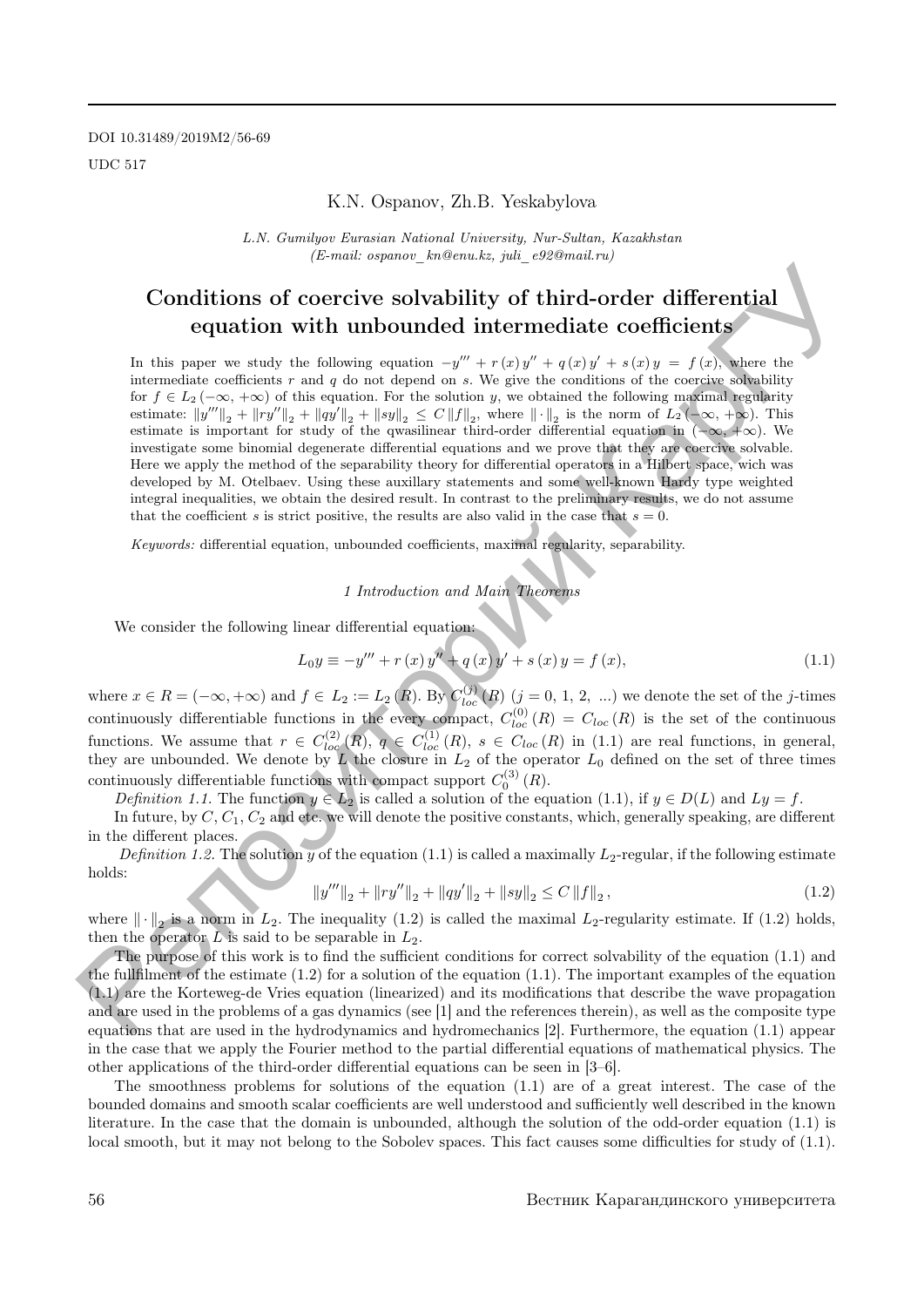The estimate (1.2) is very important for the study of singular nonlinear differential equations [7]. The maximal regularity problem for the second-order partial differential equations were investigated by P.C. Kunstmann, W. Arendt, M. Duelli, G. Metafune, D. Pallara, J. Prüss, R. Schnaubelt, A. Rhandi [7–10] in the case that their intermediate coefficients are unbounded, although they were controlled by the potential. This problem for a degenerate second-order differential operator was studied in [11].

The maximal regularity (separability) problem for a singular third-order equation has been investigated, mainly, for the following two-terms equation (see [12-19] and the references therein)

$$
Ky = -y''' + s(x)y = F(x) \ (x \in (-\infty, +\infty)).
$$
\n(1.3)

In [12–19] were obtained conditions for the continuous invertibility and separability of the operator K in  $L_n(R)$  $(1 < p < +\infty)$ . However, we can not use their results to investigate of the equation (1.1) with unbounded intermediate coefficients. In general, in the case that the intermediate coefficients have more faster growth, the equations (1.1) and (1.3) are different. For example, the solution of (1.1) belongs to  $L_2$  in the case only that the functions  $r$  and  $q$  satisfy some additional conditions. The question of maximum regularity for other elliptic and parabolic equations defined in infinite domains has been investigated in many papers [20–35].  $\label{eq:4.1} \begin{array}{c} K_{\mathcal{Y}}= -y^{\prime\prime} + s(x)y = F(x) \text{ ( } x\in (-\infty,+\infty)).\\ \mbox{In (12-19) were obtained contained in terms in the other results to investigate of the equation (1,1) with an  
nonlocality of the system, in the result is the required to be considered. \\ \mbox{In (14) we have a different solution, the result is the same. \\ \mbox{In (15) we have a different solution, the result is the same solution, the result is the same solution, the result is the same solution, the result is the same solution, the result is the same solution, the result is the same solution, the result is the same solution, the result is the same solution, the result is the same solution, the result is the same solution, the$ 

In the present paper, we consider the following two cases for the intermediate coefficients r and q of  $(1.1)$ : a) the growth of the function r does not depend on q and s;

b) the growth of the function  $q$  does not depend on  $r$  and  $s$ .

For continuous functions p and  $v \neq 0$ , we denote

$$
\alpha_{p,v,j}(x) = \left(\int_0^x |p(t)|^2 dt\right)^{\frac{1}{2}} \cdot \left(\int_x^{+\infty} t^{2j} v^{-2}(t) dt\right)^{\frac{1}{2}}, x > 0,
$$
  

$$
\beta_{p,v,j}(\tau) = \left(\int_\tau^0 |p(t)|^2 dt\right)^{\frac{1}{2}} \cdot \left(\int_{-\infty}^\tau t^{2j} v^{-2}(t) dt\right)^{\frac{1}{2}}, \tau < 0,
$$
  

$$
\gamma_{p,v,j} = \max\left(\sup_{x>0} \alpha_{p,v,j}(x), \sup_{\tau < 0} \beta_{p,v,j}(\tau)\right) (j = 0, 1),
$$

*Theorem 1.1.* Assume that the functions  $r$ ,  $q$  and  $s$  satisfy the following conditions:

$$
r \in C_{loc}^{(2)}(R), \ |r| \ge 1, \ q \in C_{loc}^{(1)}(R), \ s \in C_{loc}(R), \tag{1.4}
$$

$$
\gamma_{1,\sqrt{|r|},1} < \infty, \ C_0^{-1} \le \frac{r(x)}{r(\eta)} \le C_0, \ \forall x,\,\eta \in R : |x - \eta| \le 1, \ C_0 > 1,\tag{1.5}
$$

$$
\gamma_{q,v,0} < \infty, \ \gamma_{s,r,1} < \infty. \tag{1.6}
$$

Then for any right-hand side  $f \in L_2$  there exists a unique solution y of the equation (1.1). Moreover, for y the estimate (1.2) holds.

In the theorem the growth of coefficients  $q$  and  $s$  are controlled by  $r$ .

*Remark 1.1.* The condition  $|r| \ge 1$  in (1.4) can be replaced by the inequality  $|r| \ge \delta > 0$ . To show this statement it is enough to put  $x = \sqrt{\delta t}$  in (1.1), where  $t \in R$ .

The following equation:

$$
\sqrt{y''' + (7x^2 + 3)^4 y'' + (2x^3 - 3x^2 + 1) y' + x^3 y} = f_1, f_1 \in L_2,
$$
\n(1.7)

satisfies (see Example 2.1 below) the conditions of Theorem 1.1, consequently, the equation (1.7) is uniquely solvable, and for its solution  $y$  the following estimate holds:

$$
\|y'''\|_2 + \left\| \left(7x^2 + 3\right)^4 y'' \right\|_2 + \left\| \left(2x^3 - 3x^2 + 1\right)y' \right\|_2 + \left\| x^3 y \right\|_2 \le C \left\| f_1 \right\|_2. \tag{1.8}
$$

In the following theorem the growth of  $r$  and  $s$  are controlled by coefficient  $q$ .

Theorem 1.2. Assume that the functions  $r \in C^{(2)}_{loc}(R)$ ,  $q \in C^{(1)}_{loc}(R)$  and  $s \in C_{loc}(R)$  satisfy the following conditions:

$$
q \ge 1, \ \gamma_{1, \sqrt{q}, 0} < \infty, \ C_1^{-1} \le \frac{q(x)}{q(\eta)} \le C_1, \ \forall x, \ \eta \in R : |x - \eta| \le 1, \ (C_1 > 1); \tag{1.9}
$$

$$
\gamma_{s,q,0} < \infty;\tag{1.10}
$$

$$
2(r^2 + 2r') \le q. \tag{1.11}
$$

Серия «Математика». <sup>№ 2</sup>(94)/2019 57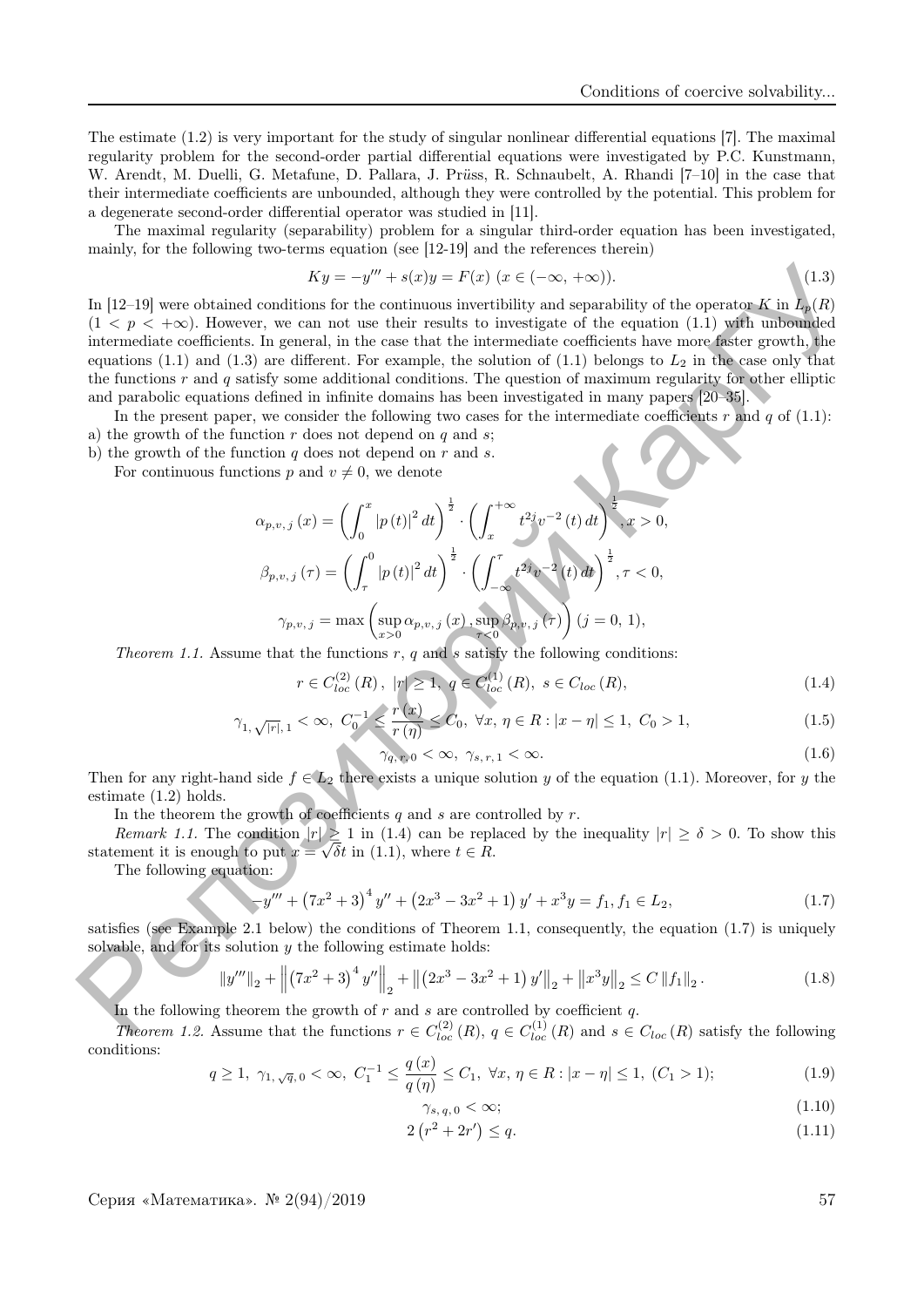Then for any  $f \in L_2$  there exists a unique solution y of the equation (1.1). Moreover, for y the estimate (1.2) holds.

Remark 1.2. In Theorem 1.2 the condition  $q \ge 1$  can be replaced by  $q \ge \delta > 0$ . To show this statement it is enough to put  $x = \delta t$  in the equation (1.1).

The conditions of Theorem 1.2 satisfy the coefficients of the following equation:

$$
-y''' + x^3 \cos^2 x^2 y'' + [18(1+x^6)]y' + 3x^4 y = f_2(x)
$$
\n(1.12)

(see Example 3.1 below).

### 2 The case that the coefficient r is growing independently

In this section we investigate the equation  $(1.1)$  in the case that the growth of the function r does not depend on  $q$  and  $s$ . First, we consider the following linear two term differential equation:

$$
l_0 y = -y''' + r(x)y'' = h(x),
$$
\n(2.1)

where  $x \in R$ ,  $h \in L_2$ , and  $r \in C_{loc}^{(2)}(R)$ . We denote by l the closure in  $L_2$  of the operator  $l_0$  defined on the set of three times continuously differentiable functions with compact support  $C_0^{(3)}(R)$ .

Definition 2.1. The function  $y \in L_2$  is called a solution of the equation (2.1), if  $y \in D(l)$  and  $ly = h$ . The following statement is proved in [36].

Lemma 2.1. Let the function  $r$  be a twice continuously differentiable function and it satisfies the following conditions:

$$
r \ge \delta > 0, \ \gamma_{1,\sqrt{r},\,1} < \infty,
$$
  

$$
C^{-1} \le \frac{r(x)}{r(\eta)} \le C \ \forall x,\, \eta \in R : ||x - \eta|| \le 1, \ C > 1.
$$

Then for any right — hand side  $h \in L_2$  there exists a unique solution y of the equation (2.1). Moreover, for y the following estimate holds (i.e. y is maximally  $L_2$ - regular):

$$
||y'''||_2 + ||ry''||_2 \leq C_l ||h||_2.
$$

*Proof of Theorem 1.1.* We put  $x = at (0 > 0, t$  is new variable) in the equation (1.1). Then (1.1) become the following form:

$$
\tilde{L}_a \tilde{y} = -\tilde{y}^{\prime\prime\prime} + a\tilde{r}(t)\tilde{y}^{\prime\prime} + a^2 \tilde{q}(t)\tilde{y}^{\prime} + a^3 \tilde{s}(t)\tilde{y} = \tilde{f}(t),
$$
\n(2.2)

where  $y(at) = \tilde{y}(t)$ ,  $r(at) = \tilde{r}(t)$ ,  $q(at) = \tilde{q}(t)$ ,  $s(at) = \tilde{s}(t)$ ,  $a^3 f(at) = \tilde{f}(t)$  and  $a^3 L_a y = \tilde{L}_a \tilde{y}$ . First, we consider the following equation:

$$
l_{0a}\tilde{y} = -\tilde{y}''' + a\tilde{r}(t)\tilde{y}'' = \tilde{h}(t).
$$
\n(2.3)

We denote by  $l_a$  a closure in  $L_2$  of the operator  $l_{0a}$  defined in  $C_0^{(3)}(R)$ . We have  $a^{-1}\tilde{r}(t) \ge \delta > 0$ . By Remark 1.1 and Lemma 2.1, for any function  $\tilde{h} \in L_2$  there exists a unique solution  $\tilde{y}$  of the equation (2.3) and for  $\tilde{y}$  the following estimate holds: (see Example 3.1 below).<br>
2 The case that the coefficient  $r$  is growing independently<br>
In this section we investigate the equation (Li) in the case that the growth of the function<br>
depend on  $q$  and x. First, we consider

$$
\left\|\tilde{y}^{\prime\prime\prime}\right\|_{2} + \left\|\tilde{a}\tilde{y}^{\prime\prime}\right\|_{2} \leq C_{l_{a}} \left\|l_{a}\tilde{y}\right\|_{2}, \forall \tilde{y} \in D\left(l_{a}\right). \tag{2.4}
$$

Using  $(2.4)$ , by Theorem 2.1 in [37] and Lemma 2.1 [11], we have

$$
\left\|a^2\tilde{q}\tilde{y}'\right\|_2 \le 2a\gamma_{\tilde{q},\tilde{r},0}C_{l_a}\left\|l_a\tilde{y}\right\|_2\tag{2.5}
$$

and

$$
\left\|a^3 \tilde{s}\tilde{y}\right\|_2 \le 2a^2 \gamma_{\tilde{s},\tilde{r},1} C_{l_a} \left\|l_a \tilde{y}\right\|_2.
$$
\n(2.6)

If we choose

$$
a = [2(\gamma_{\tilde{q},\tilde{r},0} + a\gamma_{\tilde{s},\tilde{r},1}) C_{l_a} + 1]^{-1},
$$

then, by  $(2.5)$  and  $(2.6)$ , the following estimate holds:

$$
\left\|a^2 \tilde{q}\tilde{y}'\right\|_2 + \left\|a^3 \tilde{s}\tilde{y}\right\|_2 \le \theta \left\|l_a \tilde{y}\right\|_2,\tag{2.7}
$$

#### 58 Вестник Карагандинского университета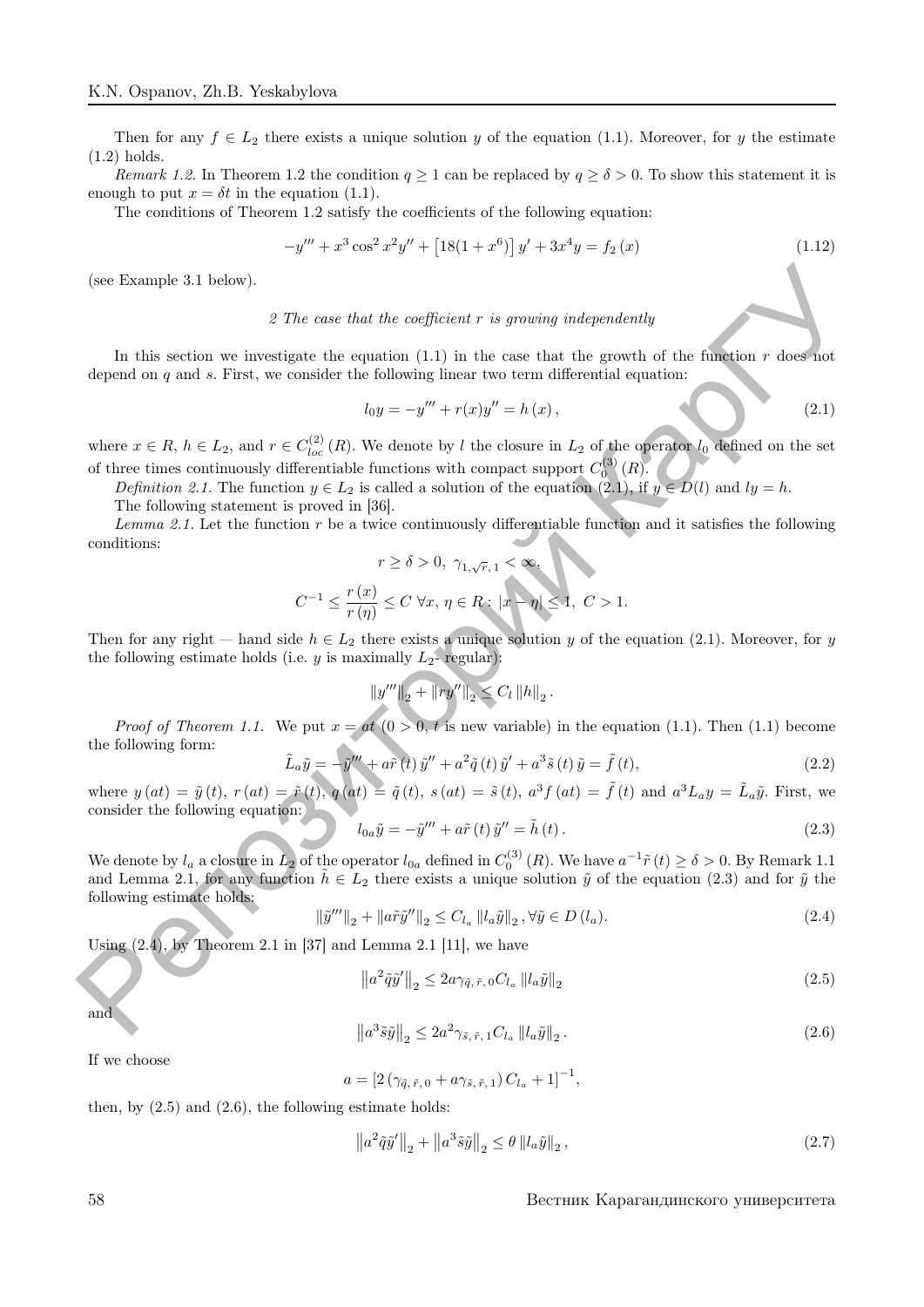where

$$
0 < \theta = \frac{2(\gamma_{\tilde{q},\tilde{r},0} + \gamma_{\tilde{s},\tilde{r},1})C_{l_a}}{2(\gamma_{\tilde{q},\tilde{r},0} + \gamma_{\tilde{s},\tilde{r},1})C_{l_a} + 1} < 1.
$$

Then by Lemma 2.1 and the well-known perturbation theorem [38; 196], there exists a unique solution of the equation (2.2).

Now, we show the maximal  $L_2$ -regularity estimate for a solution of the equation (2.2). By (2.7),

$$
||l_a\tilde{y}||_2 \le ||l_a\tilde{y} + a^2\tilde{q}\tilde{y}' + a^3\tilde{s}\tilde{y}||_2 + ||a^2\tilde{q}\tilde{y}' + a^3\tilde{s}\tilde{y}||_2 \le ||\tilde{L}_a\tilde{y}||_2 + \theta ||l_a\tilde{y}||_2
$$

 $(0 < \alpha < 1)$ . Consequently

$$
||l_a\tilde{y}||_2 \le \frac{1}{1-\theta} ||\tilde{L}_a\tilde{y}||_2.
$$
\n(2.8)

By the estimates  $(2.4)$ ,  $(2.7)$  and  $(2.8)$ ,

$$
\left\|\tilde{y}^{\prime\prime\prime}\right\|_{2} + \left\|\tilde{a}\tilde{y}^{\prime\prime}\right\|_{2} + \left\|\tilde{a}^{2}\tilde{q}\tilde{y}^{\prime}\right\|_{2} + \left\|\tilde{a}^{3}\tilde{y}\right\|_{2} \le \frac{C_{l_{a}} + \theta}{1 - \theta} \left\|\tilde{L}_{a}\tilde{y}\right\|_{2}.
$$
\n(2.9)

(2.9) is the desired estimate for a solution  $\tilde{y}$  of the equation (2.2). By replacing  $t = \frac{x}{a}$ , we get that there exists a unique solution y of the equation (1.1), moreover, for it the estimate (1.7) holds.

Example 2.1. We consider the following equation

$$
-y''' + (7x^2 + 3)^4 y'' + (2x^3 - 3x^2 + 1)y' + x^3 y = f_1(x),
$$

where  $x \in R$ ,  $f_1(x) \in L_2$ . Here,  $r = (7x^2 + 3)^4$ ,  $q = 2x^3 - 3x^2 + 1$  and  $s = x^3$ . The intermediate coefficients r and q satisfy conditions (1.4), (1.5), and (1.6) of Theorem 1.1. In fact, since the function  $(7x^2+3)^4$  is even, for any  $x > 0$ 

$$
\alpha_{1,\sqrt{r},\,1}\left(x\right)=\beta_{1,\sqrt{r},\,1}\left(-x\right)\leq\sqrt{x}\left(\int_{x}^{+\infty}\frac{dt}{\left(7t^{2}+3\right)^{4}}\right)^{\frac{1}{2}}\leq\frac{\sqrt{x}}{\left(7x^{2}+3\right)^{3}}\left(\int_{x}^{+\infty}\frac{dt}{7t^{2}+3}\right)^{\frac{1}{2}}<\infty.
$$

Analogously, we obtain

$$
||a_{\tilde{y}}||_2 \le ||a_{\tilde{u}} + a^2 \tilde{q}\tilde{y}' + a^3 \tilde{s}\tilde{y}||_2 + ||a^2 \tilde{q}\tilde{y}' + a^3 \tilde{s}\tilde{y}||_2 \le ||\tilde{L}_a\tilde{y}||_2 + \theta ||a_{\tilde{y}}||_2
$$
\n
$$
(0 < \alpha < 1).
$$
 Consequently\n
$$
||a_{\tilde{y}}||_2 \le \frac{1}{1-\theta} ||\tilde{L}_a\tilde{y}||_2.
$$
\nBy the estimates (2.4), (2.7) and (2.8),\n
$$
||\tilde{y}'''||_2 + ||a\tilde{r}\tilde{y}'''||_2 + ||a^2 \tilde{q}\tilde{y}'''||_2 + ||a^3 \tilde{s}\tilde{y}||_2 \le \frac{C_{l_a} + \theta}{1-\theta} ||\tilde{L}_a\tilde{y}||_2.
$$
\n(2.9) is the desired estimate for a solution  $\tilde{y}$  of the equation (2.2). By replacing  $t = \tilde{x}$ , we get that there exists a unique solution  $y$  of the equation (2.2). By replacing  $t = \tilde{x}$ , we get that there exists a unique solution  $y$  of the equation (2.2). By replacing  $t = \tilde{x}$ , we get that there exists a number  $z$ . $t$ . We consider the following equation\n
$$
-y''' + (7x^2 + 3)^4 y'' + (2x^3 - 3x^2 + 1) y' + x^3 y = f_1(x),
$$
\nwhere  $x \in R$ ,  $f_1(x) \in L_2$ . Here,  $r = (7x^2 + 3)^4$ ,  $q = 2x^3 - 3x^2 + 1$  and  $s = x^3$ . The intermediate coefficients  $r$  or any  $x > 0$ \n
$$
\alpha_{1, \sqrt{r}, 1}(x) = \beta_{1, \sqrt{r}, 1}(-x) \le \sqrt{x} \left(\int_{x}^{+\infty} \frac{dt}{(7t^2 + 3)^4}\right)^{\frac{1}{2}} \le \frac{\sqrt{x}}{(7x^2 + 3)^3} \left(\int_{x}^{+\infty} \frac{dt}{7t^2 + 3}\right)^{\frac{1}{2}} < \infty.
$$
\

and

$$
\alpha_{s, r, 1}(x) = \beta_{s, r, 1}(-x) \le \left(\int_0^{\infty} |t^*| \ dt\right) \left(\int_x^{\infty} dx\right)
$$

For any  $x, \eta \in R$  such that  $|x - \eta| \leq 1$ 

$$
\frac{\left(7x^2+3\right)^4}{\left(7\eta^2+3\right)^4} \le \frac{\left[6\left(7\eta^2+3\right)\right]^4}{\left(7\eta^2+3\right)^4} = 1296.
$$

So, by Theorem 1.1, for any  $f_1 \in L_2$  there exists a unique solution y of the equation (1.7) and for it the estimate (1.8) holds.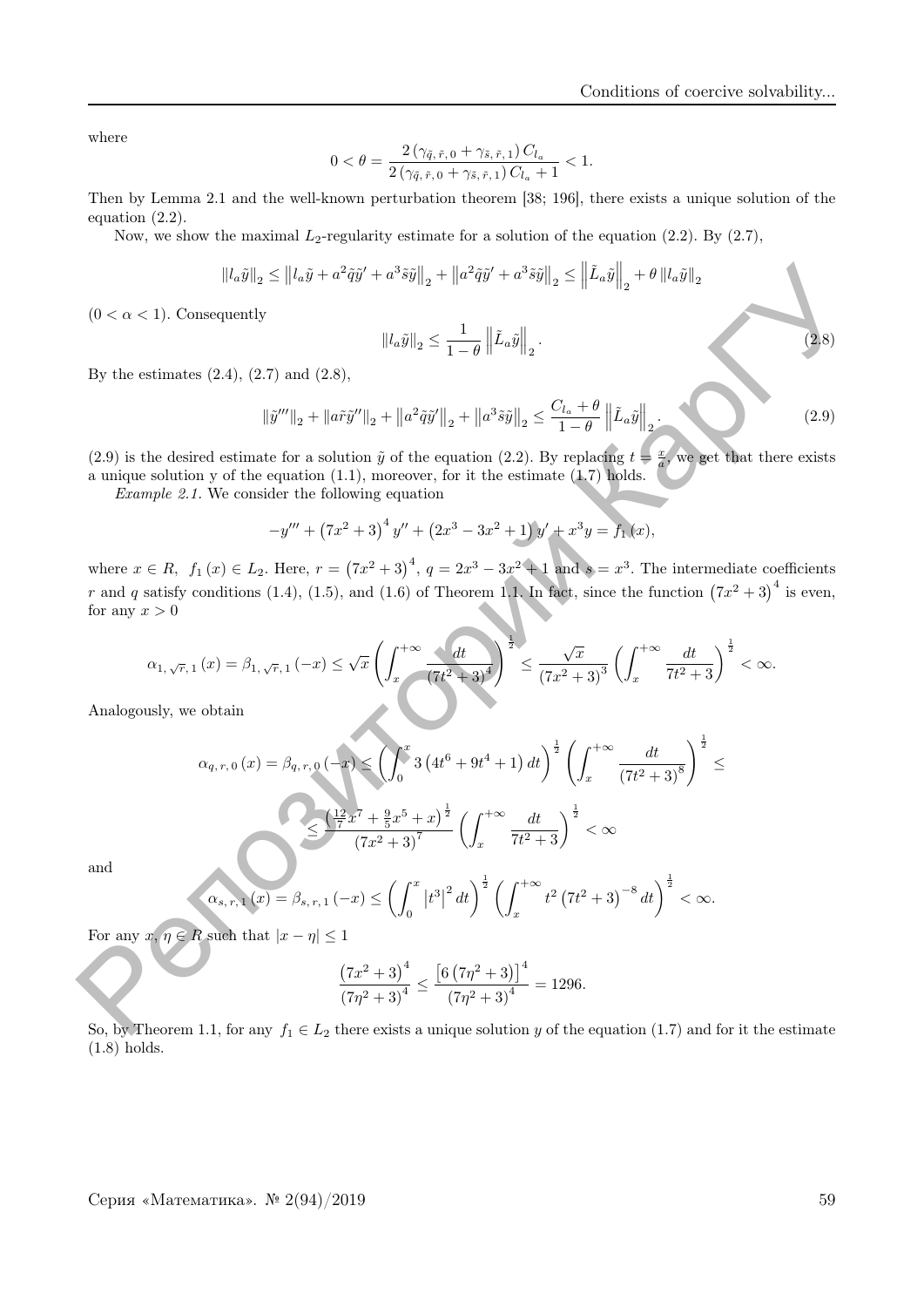#### 3 The case that the coefficient q is growing independently

In this section we consider the equation  $(1.1)$  in the case that the function q is fast growing function. First, we consider the following differential equation:

$$
\tilde{l}_0 y = -y''' + q(x) y' = u(x), \ x \in R, \ u \in L_2.
$$
\n(3.1)

We denote by  $\tilde{l}$  a closure in  $L_2$  of the operator  $\tilde{l}_0y = -y''' + q(x)y'$  defined in  $C_0^{(3)}(R)$ . The element  $y \in D(\tilde{l})$ such as  $\tilde{l}y = u$ , is called a solution of the equation (3.1).

Lemma 3.1. If  $q(x)$  is continuously differentiable function such as

$$
q \ge 1, \gamma_{1,\sqrt{q},0} < \infty,\tag{3.2}
$$

then for any  $u \in L_2$  there exists a unique solution y of the equation (3.1). Moreover, for y the following estimate holds:

$$
\|\sqrt{q}y'\|_2 + \|y\|_2 \le C \|\tilde{I}y\|_2.
$$
\n(3.3)

*Proof.* Let  $y \in C_0^{(3)}(R)$ . Integrating by parts, we have

$$
(\tilde{l}_0 y, y') = ||y''||_2^2 + ||\sqrt{q}y'||_2^2.
$$
 (3.4)

Taking into account the condition (3.2), by the Holder inequality, we obtain

$$
\left| \left( \tilde{l}_0 y, y' \right) \right| \le \left\| \frac{1}{\sqrt{q}} \tilde{l}_0 y \right\|_2 \left\| \sqrt{q} y' \right\|_2
$$

Then by (3.2) and (3.4),

$$
||y||_2 \le 2\gamma_{1,\sqrt{q},0} ||\sqrt{q}y'||_2 \le 2\gamma_{1,\sqrt{q},0} ||\frac{1}{\sqrt{q}}\tilde{l}_0y||_2
$$
  

$$
||y||_2 + ||\sqrt{q}y'||_2 \le [2\gamma_{1,\sqrt{q},0} + 1] ||\tilde{l}_0y||_2, \ y \in C_0^{(3)}(R).
$$
 (3.5)

.

Further, we show that the estimate (3.5) holds for any  $y \in D(l)$ . Let  $\{y_n\}_{n=1}^{\infty} \subset C_0^{(3)}(R)$  such sequence that

$$
||y_n - y||_2 \to 0, \left\| \tilde{t}_0 y_n - l y \right\|_2 \to 0 \ (n \to \infty).
$$
 (3.6)

By (3.5), for any  $y_n, y_m \in C_0^{(3)}$  $(R)$ 

$$
\|y_n\|_2 + \|\sqrt{q}y_n'\|_2 \le [2\gamma_{1,\sqrt{q},0}+1] \left\|\tilde{l}_0y_n\right\|_2
$$
\n(3.7)

and

and

$$
\|y_n - y_m\|_2 + \|\sqrt{q}(y'_n - y'_m)\|_2 \le [2\gamma_{1,\sqrt{q},0} + 1] \left\|\tilde{l}_0 y_n - \tilde{l}_0 y_m\right\|_2.
$$
 (3.8)

We denote by  $W_{2,\sqrt{q}}^1(R)$  the completion of  $C_0^{(3)}(R)$  with respect to the norm  $||y||_W = ||\sqrt{q}y'||_2 + ||y||_2$ . According to (3.8),  $\{y_n\}_{n=1}^{\infty}$  is a Cauchy sequence in  $W^1_{2,\sqrt{q}}(R)$ .  $W^1_{2,\sqrt{q}}(R)$  is a Banach space, therefore there exists an element z such as  $||y_n - z||_W \to 0$   $(n \to \infty)$ . Then by  $(3.6), z \in D(l)$ , furthermore, z is a solution of (3.1). Passing to the limit at  $n \to \infty$  in (3.7), we obtain the inequality (3.3) for z with  $C = 2\gamma_{1,\sqrt{q},0} + 1$ . **Control** to the interaction of the consideration  $\frac{1}{2}$  is controlled to distinct the consideration of  $\sqrt{2}y' + \sqrt{y}$ . The entropy of  $\sqrt{2}y' + \sqrt{y}$  is controlled to the equation  $y' + \sqrt{y}$  is controlled to the equ

By (3.3) and Definition 2.1, there exists the inverse  $\tilde{l}^{-1}$  to the operator  $\tilde{l}$ . So, a solution of the equation  $(3.1)$  is unique.

We show, that for any  $u \in L_2$  there exists a solution of the equation (3.1). By Definition 2.1, it is sufficient to prove that  $R(\tilde{l}) = L_2$ . Assume the contrary, let  $R(\tilde{l}) \neq L_2$ . Then there exists the non-zero element  $z(x) \in R(\tilde{l})^{\perp}$ :  $(\tilde{l}y, z) = 0$  for any  $y \in C_0^{(3)}(R)$ . On the other hand

$$
(\tilde{I}y, z) = \int_{R} y \left( \bar{z}''' - [q(x)\,\bar{z}]'\right) dx, \ \forall y \in C_0^{(3)}(R).
$$

60 Вестник Карагандинского университета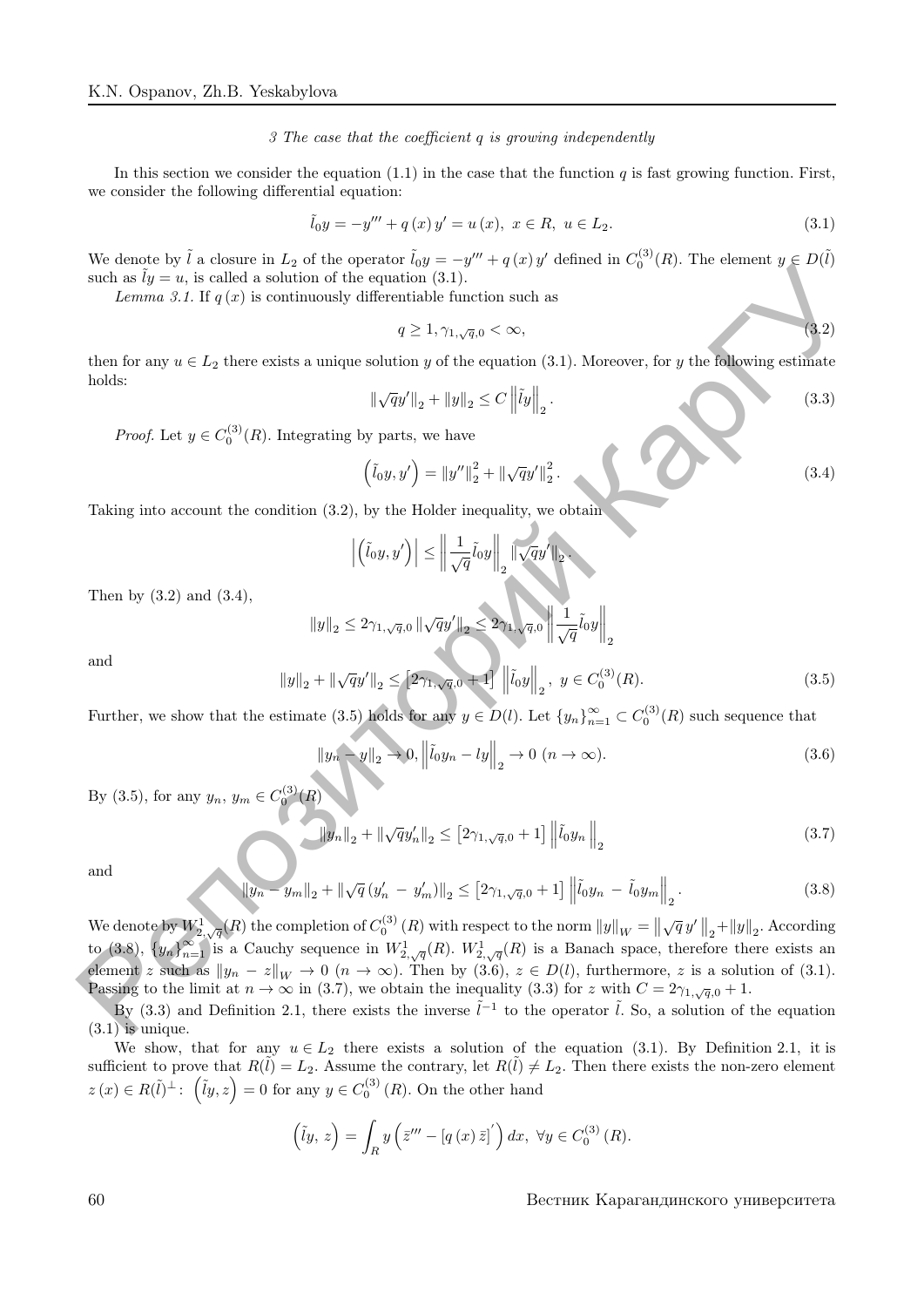$C_0^{(3)}(R)$  is dense in  $L_2$ , so we have

$$
z'' - qz = C_1. \tag{3.9}
$$

From (3.9), taking into account that  $q(x) \in C_{loc}^{(1)}(R)$ , we have that  $z(x) \in C_{loc}^{(3)}(R)$ . We consider two cases with respect to  $C_1$ .

1.  $C_1 \neq 0$ . Then, we can assume, that  $C_1 = 1$ :

$$
z'' - q(x)z = 1, x \in R.
$$
\n(3.10)

The general solution z of this equation belongs to  $C^{(3)}_{loc}(R)$  and is represented in the following form:

$$
z(x) = C_2 z_1(x) + C_3 z_2(x) + \int_{-\infty}^{+\infty} G(x, t) dt,
$$

where  $z_1(x)$  and  $z_2(x)$  are two linearly independent solutions of the homogeneous equation  $z'' - q(x)z = 0$  and

$$
G(x,t) = \begin{cases} z_1(x) z_2(t), & x \leq t, \\ z_2(x) z_1(t), & x > t \end{cases}
$$

is the Green function of the Sturm-Liouville operator. It is known that  $z_1 (x) > 0$  and  $z_2 (x) > 0$ . By well-known comparison theorem and maximum principle, for any  $x \in R$  the following estimates hold:

$$
\begin{cases} z_1(x) \geq K^{-1}e^x, \ 0 < z_2 \leq Ke^x, \ x > 0, \\ z_2(x) \geq K^{-1}e^x, \ 0 < z_1 \leq Ke^x, \ x < 0, \\ z'_1(x) > 0, \ z'_2(x) < 0, \end{cases}
$$

hence  $0 < G(x,t) \leq C_4 e^{-|x-t|}$ . By condition  $z \in L_2$ , we obtain  $C_2 = 0$  and  $C_3 = 0$ . So,

$$
z(x) = \int_{-\infty}^{+\infty} G(x, t) dt > 0.
$$

By (3.10),  $z'' = 1 + q(x)z \ge 1$ . Let  $a \in R$  such as  $z(a) = k > 0$  and  $z'(a) = m > 0$ . By (3.2) and (3.10),

The general solution z of this equation belongs to 
$$
C_{loc}^{(3)}(R)
$$
 and is represented in the following form:  
\n
$$
z(x) = C_2 z_1(x) + C_3 z_2(x) + \int_{-\infty}^{+\infty} G(x, t) dt,
$$
\nwhere  $z_1(x)$  and  $z_2(x)$  are two linearly independent solutions of the homogeneous equation  $z'' - q(x)z = 0$  and  
\n
$$
G(x, t) = \begin{cases} z_1(x) z_2(t), x \le t, \\ z_2(x) z_1(t), x > t \end{cases}
$$
\nis the Green function of the Sturm-Liouville operator. It is known that  $z_1(x) > 0$  and  $z_2(x) > 0$ . By well-known comparison theorem and maximum principle, for any  $x \in R$  the following estimates hold:  
\n
$$
\begin{cases} z_1(x) \ge K^{-1}e^x, 0 < z_2 \le K e^x, x > 0, \\ z_2(x) > 0, z_2(x) < 0, \\ z_1(x) > 0, z_2(x) < 0, \end{cases}
$$
\nhence  $0 < G(x, t) \le C_4 e^{-|x-t|}$ . By condition  $z \in L_2$ , we obtain  $C_2 \ge 0$  and  $C_3 = 0$ . So,  
\n
$$
z(x) = \int_{-\infty}^{+\infty} G(x, t) dt > 0.
$$
\nBy (3.10),  $z'' = 1 + q(x)z \ge 1$ . Let  $a \in R$  such as  $z(a) = k > 0$  and  $z'(a) = m > 0$ . By (3.2) and (3.10),  
\n
$$
z(x) - k = m(x - a) + \frac{(x - a)^2}{2} + \int_a^x \left( \int_a^t q z(s) ds \right) dt \ge \frac{(x - a)^2}{2} \forall x > a.
$$
\nSo,  $z \notin L_2$ .  
\n2. Let  $C_1 = 0$ . Then the solution  $z$  of the equation (3.9) is represented as follows:  
\n
$$
z(x) = C_4 z_1(x) + C_5 z_2(x), x \in R.
$$
\nSo,  $z \notin L_2$ .  
\n2. Let  $C_1 = 0$ . Then the solution  $z$  of the equation (3.9) is represented as

So,  $z \notin L_2$ .

2. Let  $C_1 = 0$ . Then the solution z of the equation (3.9) is represented as follows:

 $z(x) = C_4z_1(x) + C_5z_2(x), x \in R.$ 

As mentioned above,  $z_1(x) \to +\infty$ ,  $z_2(x) \to 0$   $(x \to +\infty)$ , and  $z_2(x) \to +\infty$ ,  $z_1(x) \to 0$   $(x \to -\infty)$ . We have  $C_4 = 0$  and  $C_5 = 0$ . So  $z(x) = 0$ ,  $x \in R$ .

We have obtained contradictions, which show that  $R(\tilde{l}) = L_2$ .

Lemma 3.2. Assume that the function  $q$  satisfies conditions of Lemma 3.1 and

$$
C_0^{-1} \le \frac{q(x)}{q(\eta)} \le C_0 \quad \forall x, \eta \in R : |x - \eta| \le 1 \ (C_0 > 1). \tag{3.11}
$$

Then for the solution  $y$  of the equation  $(3.1)$  the following estimate holds:

$$
||y'''||_2 + ||qy'||_2 \le C \left\| \tilde{u}y \right\|_2.
$$
\n(3.12)

*Proof.* Let y be a solution of the equation (3.1). By (3.3),  $y' \in L_2$ . Assume, that  $y' = z$ , then we obtain the following Sturm-Liouville equation:

$$
\Im z = -z'' + q(x) z = \tilde{u}(x).
$$

By conditions of Lemma, the solution z of the last equation satisfies the following estimate [39; 199]:

$$
\left\|z''\right\|_2+\left\|q z\right\|_2\leq C\left\|\tilde{u}\right\|_2.
$$

Серия «Математика». <sup>№</sup> 2(94)/2019 61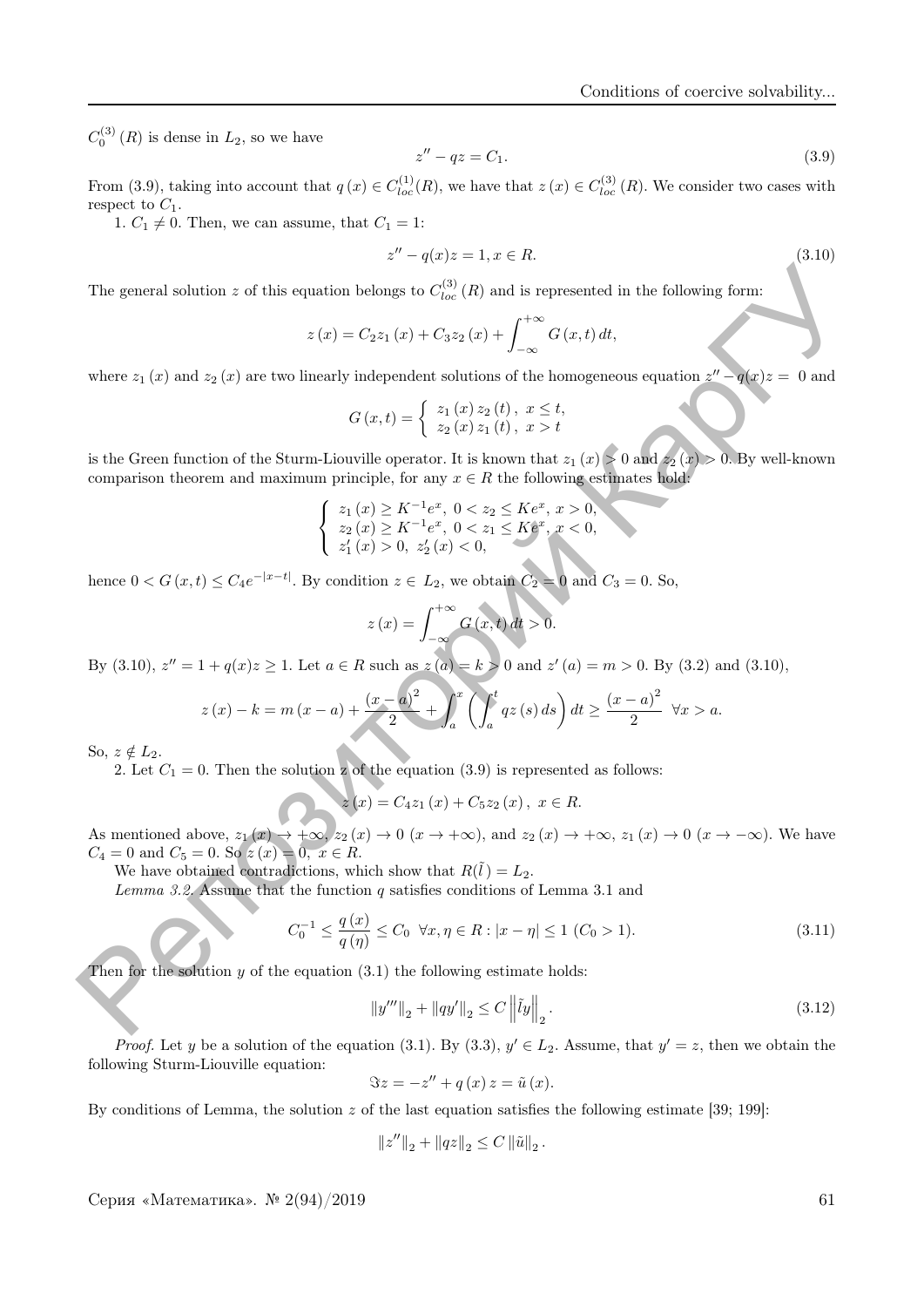Then for the solution  $y$  of  $(3.1)$ , we obtain the estimate  $(3.12)$ .

Next, we will consider the following equation

$$
y''' + q(x)y' + s(x)y = u_0(x).
$$
\n(3.13)

Lemma 3.3. Let  $q(x)$  be a continuously differentiable function, and  $s(x)$  be a continuous function. Assume that the conditions (3.2) and (3.11) and the following condition

$$
\gamma_{s,q,0} < \infty \tag{3.14}
$$

hold. Then for any  $u_0 \in L_2$  there exists the unique solution y of the equation (3.14). Moreover, y satisfies the following estimate:

$$
||y'''||_2 + ||qy'||_2 + ||sy||_2 \le C ||u||_2.
$$
\n(3.15)

*Proof.* In (3.13) we put  $x = at$ , where  $a > 0$  and  $t \in R$ . Then

$$
a^{3}\tilde{l}y = -y_{ttt}'''(at) + a^{2}q(at) y_{t}'(at) + a^{3}s(at) y(at) = a^{3}u(at).
$$

If we introduce the notations

$$
y (at) = \tilde{y}(t), q (at) = \tilde{q}(t), s (at) = \tilde{s}(t), a^{3} u (at) = \tilde{u}(t) a^{3} \tilde{t} y = \tilde{\tilde{t}} \tilde{y},
$$

then (3.13) become the following form:

$$
\tilde{\tilde{l}}\tilde{y} = -\tilde{y}''' + a^2 \tilde{q}\tilde{y}' + a^3 \tilde{s}\tilde{y} = \tilde{u}.\tag{3.16}
$$

We denote by  $\tilde{\tilde{l}}_a$  a closure in  $L_2$  of the differential expression  $\tilde{\tilde{l}}_{0a}\tilde{y} = -\tilde{y}^{\prime\prime\prime} + a^2 \tilde{q}\tilde{y}^{\prime}$  defined on  $C_0^{(3)}(R)$ . Since  $a^2 \tilde{q}(t) \geq \delta > 0$ , by Lemma 3.1 and Remark 1.1, the operator  $\tilde{l}_a$  is continuously invertible and the following estimate holds: 1-a), Then for any  $w_0 \in T_2$  there exists the minima such the equation (3.14). Moreover, a sublished the following estimate  $\label{eq:3.13} Provef. \text{ In (3.13) we put } x = dt, \text{ where } x > 0 \text{ and } t \in R. \text{ Then} \\ \alpha^2 \tilde{t}_2 = -y_{\text{res}}^{\prime 0}(dt) + a^2 q \left( dt \right$ 

$$
\|\tilde{y}^{\prime\prime\prime}\|_{2} + \|a^{2}\tilde{q}\tilde{y}^{\prime}\|_{2} \leq C_{\tilde{\tilde{t}}_{a}} \|\tilde{\tilde{t}}_{a}\tilde{y}\|_{2}, \ \forall \tilde{y} \in D\left(\tilde{\tilde{t}}_{a}\right). \tag{3.17}
$$

Taking into account the condition (3.14) and Lemma 3.1, we have

$$
\left\|a^3\tilde{s}\tilde{y}\right\|_2 \leq a^{-1}\gamma_{\tilde{s},\tilde{q},0}C_{\tilde{t}_a}\left\|\tilde{\tilde{t}}_a\tilde{y}\right\|_2.
$$

By (3.16),  $\tilde{l} = \tilde{l}_a + a^3 \tilde{s} E$ . Choosing the number a such as  $a = 2C_{\tilde{l}_a} (1 + \gamma_{\tilde{s}, \tilde{q}, 0})$ , we obtain

$$
\left\|a^3\tilde{s}\tilde{y}\right\|_2 \le \alpha \left\|\tilde{\tilde{l}}_a\tilde{y}\right\|_2, \ 0 < \alpha \le \frac{1}{2}.\tag{3.18}
$$

Then, by the well-known perturbation theorem (for example, see Theorem 1.16 [38; 196]), there exists the inverse operator  $(\tilde{l}_a + a^3 \tilde{s} E)^{-1}$  and the equality  $R(\tilde{l}_a + a^3 \tilde{s} E) = L_2$  is true. By estimates (3.17) and (3.18),

$$
\|\tilde{y}'''\|_2 + \|a^2 \tilde{q}\tilde{y}'\|_2 + \|a^3 \tilde{s}\tilde{y}\|_2 \le \left(C_{\tilde{t}_a} + \frac{1}{2}\right) \left\|\tilde{\tilde{l}}_a \tilde{y}\right\|_2.
$$
\n(3.19)

On the other hand, by (3.18),

$$
\left\| \tilde{\tilde{l}}_a \tilde{y} \right\|_2 \le \left\| \left( \tilde{\tilde{l}}_a + a^3 \tilde{s} E \right) \tilde{y} \right\|_2 + \frac{1}{2} \left\| \tilde{\tilde{l}}_a \tilde{y} \right\|_2,
$$
  

$$
\left\| \tilde{\tilde{l}}_a \tilde{y} \right\|_2 \le 2 \left\| \left( \tilde{\tilde{l}}_a + a^3 \tilde{s} E \right) \tilde{y} \right\|_2.
$$
 (3.20)

The estimates (3.19) and (3.20) imply

$$
\|\tilde{y}^{\prime\prime\prime}\|_{2} + \|a^{2}\tilde{q}\tilde{y}^{\prime}\|_{2} + \|a^{3}\tilde{s}\tilde{y}\|_{2} \leq C \|\tilde{u}\|_{2}, \ C = 2\left(C_{\tilde{t}_{a}} + \frac{1}{2}\right).
$$

By replacing  $t = a^{-1}x$ , we obtain the estimate (3.15).

### 62 Вестник Карагандинского университета

i.e.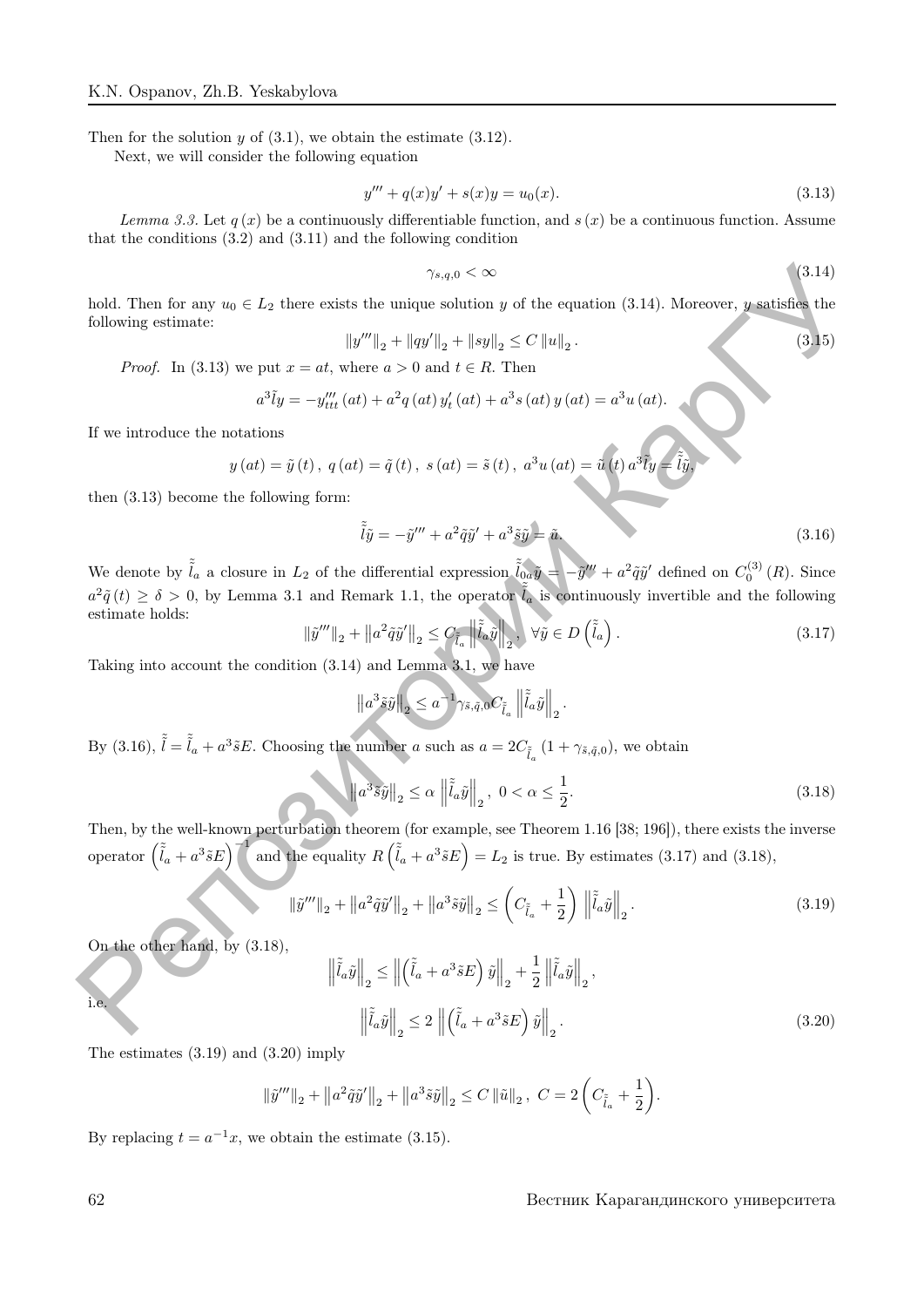*Proof of Theorem 1.2.* If the conditions  $(1.9)$  and  $(1.10)$  hold, then by Lemma 3.3, the operator

$$
\tilde{y} = -y''' + q(x)y' + s(x)y
$$

is continuously invertible, and for any  $y \in D(\tilde{l})$  the following estimate holds:

$$
||y'''||_2 + ||qy'||_2 + ||sy||_2 \le C_{\tilde{l}} ||\tilde{l}y||_2.
$$
\n(3.21)

Taking into account the condition (1.11), for any  $y \in C_0^{(3)}(R)$  we obtain

$$
||ry''||_2^2 \le \frac{1}{4} ||y'''||_2^2 + ||r^2y'||_2^2 + ||2r'y'||_2^2 + \frac{1}{4} ||ry''||_2^2.
$$

Then, by (3.15),

$$
\begin{aligned} \left\|ry''\right\|_2^2 &\leq \frac{1}{3} \left( \left\|y''' \right\|_2^2 + \left\| 2 \left( r^2 + 2r' \right) y' \right\|_2^2 + \left\| sy \right\|_2^2 \right) \leq \frac{1}{3} \left\| \tilde{\tilde{l}}y \right\|_2^2. \\ \left\| ry'' \right\|_2 &\leq \frac{1}{\sqrt{3}} \left\| \tilde{\tilde{l}}y \right\|_2. \end{aligned}
$$

so,

It is clear that this inequality holds for any  $y \in D(\tilde{\tilde{l}})$ . Then by Theorem 1.16 [38; 196] the operator  $Ly = \tilde{\tilde{l}}y + ry''$ is closed and invertible, and its inverse  $L^{-1}$  is defined in all of  $L_2$ . By  $(3.22)$ , for any  $y \in C_0^{(3)}(R)$ 

3

$$
\left\|\tilde{l}y\right\|_2 \le \frac{\sqrt{3}}{\sqrt{3}-1} \left\|Ly\right\|_2.
$$

Then, by (3.21) and (3.22), for any  $y \in C_0^{(3)}(R)$  holds the estimate (1.2), where  $C_L = \frac{1+\sqrt{3}C_L}{\sqrt{3}-1}$  $\frac{\sqrt{3}C_L}{3-1}$ . Taking into account that the operator  $L$  is closed, we obtain that the last estimate holds for a solution of the equation  $(1.1)$ . Then, by (3.15),<br>
Then, by (3.15),<br>  $||\eta f'||_2^2 \leq \frac{1}{4} ||y''||_2^2 + ||y''||_2^2 + ||y''||_2^2 + ||y''||_2^2 + \frac{1}{4} ||y''||_2^2$ <br>
Then, by (3.15),<br>  $||\eta f''||_2^2 \leq \frac{1}{4} ||y'''||_2^2 + ||2 (x^2 + 2x')y||_2^2 + ||x/y||_2^2 + \frac{1}{4} ||y''||_2^2$ <br>
so,<br>
It is clear t

Example 3.1. We consider the following equation

$$
-y''' + x^3 \cos^2 x^2 y'' + [18(1+x^6)]y' + 3x^4y = f_2(x), x \in R, f_2(x) \in L_2.
$$

The coefficients  $r = x^3 \cos^2 x^2$ ,  $q = 18(1 + x^6)$  and  $s = 3x^4$  of this equation satisfy all of the conditions of Theorem 1.2. In fact,

$$
\alpha_{1,\sqrt{q},0}(x) = \beta_{1,\sqrt{q},0}(-x) \le \sqrt{x} \left( \int_{x}^{+\infty} \frac{dt}{18(t^{6}+1)} \right)^{\frac{1}{2}} < \infty, \ x > 0.
$$

For any  $x, \eta \in R$  such that  $|x - \eta| \leq 1$  we obtain

$$
\frac{18(1+x^6)}{18(1+\eta^6)} \le \frac{1+(1+\eta)^6}{1+\eta^6} < \infty.
$$

Further,

$$
\alpha_{s, q, 0}(x) = \beta_{s, q, 0}(-x) \le x^{\frac{9}{2}} \left( \int_x^{+\infty} \frac{dt}{18^2(t^6 + 1)^2} \right)^{\frac{1}{2}} < \infty, x > 0.
$$
  

$$
2(r^2 + 2r') = 2(x^6 + 8|x|^4 + 1) \le 18(x^6 + 1) = q.
$$

So, by Theorem 1.2, for any  $f_2 \in L_2$  there exists the unique solution y of the equation (1.12), and for y the following estimate holds:

$$
\| - y''' \|_2 + \| x^3 \cos^2 x^2 y'' \|_2 + \| [18(1+x^6)] y' \|_2 + \| 3x^4 y \|_2 \le C \| f_2 \|_2.
$$

This work is partially supported by project AP05131649/GF5 of the Science Committee of the Ministry of Education and Science of the Republic of Kazakhstan and by the L.N. Gumilyov Eurasian National University Research Fund.

 $(3.22)$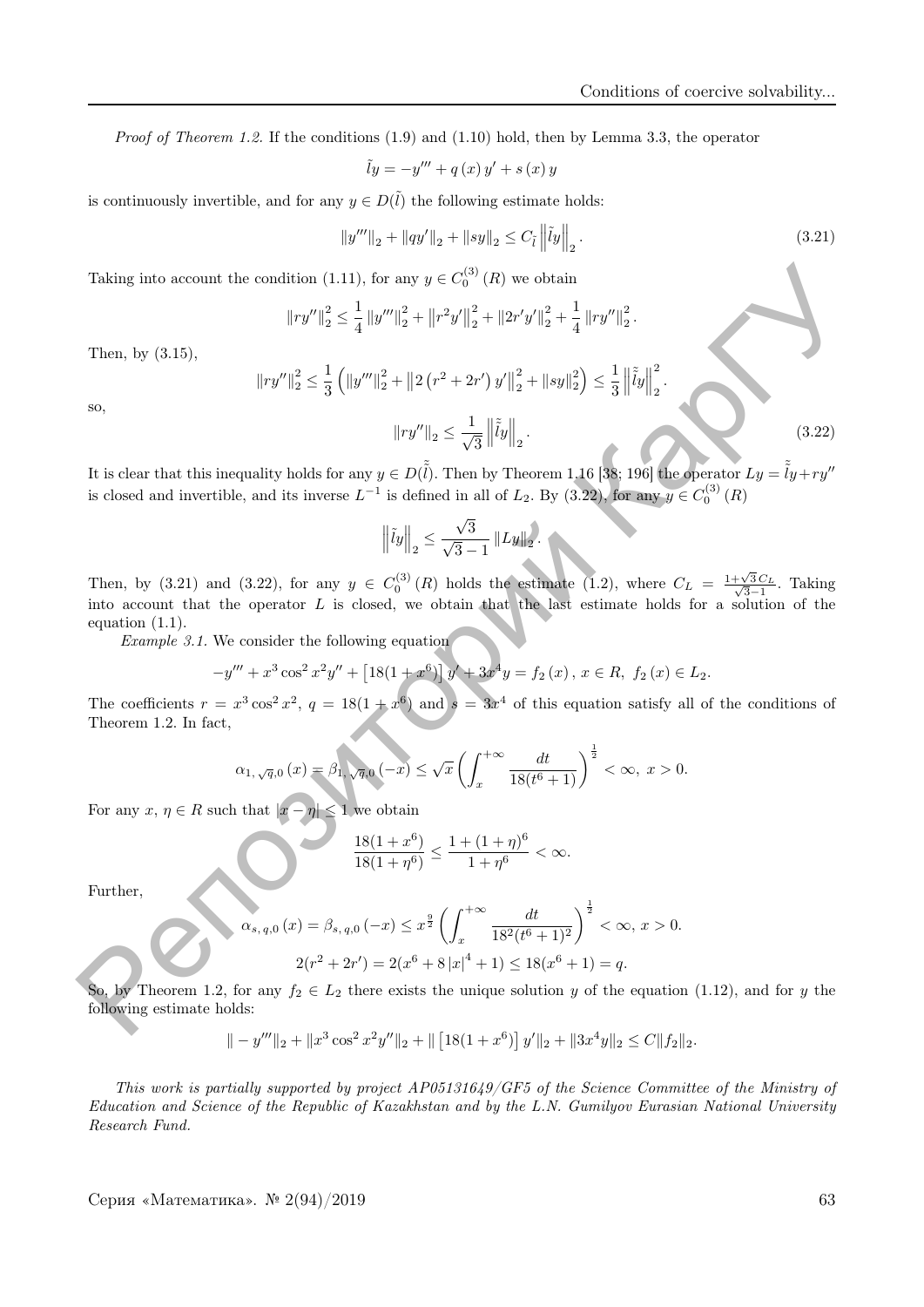#### References

- 1 Galaktionov V.A. Ordered invariant sets for KdV-type nonlinear evolution equations/ V.A. Galaktionov // Computational Mathematics and Mathematical Physics. — 1999. — Vol. 39, № 9. — P. 1564–1570.
- 2 Kozhanov A.I. Composite type equations and inverse problems / A.I. Kozhanov // VSP, Utrecht, the Netherlands. — 1999.
- 3 Maxworthy T.A Solitary wave theory of the great red spot and other observed features in the Jovian atmosphere / T. Maxworthy, L.G. Redekopp // Icarus.  $-1976.$  – Vol. 29, Issue 2. – P. 261–271. DOI: 10.1016/0019-1035(76)90056-7.
- 4 Perel'man T.L. A modified Korteweg-de Vries equation in electrohydrodynamics / T.L. Perel'man, A.X. Fridman, M.M. El'yashevich // Journal of Experimental and Theoretical Physics. — 1974. — Vol. 66. — P. 1316–1323.
- 5 Liu C.H. Propagation of pulse trains through a random / C.H. Liu, A.W. Weznik, K.C. Yeh // Ieee Transactions on Antennas and Propagation.  $-1974.$   $-$  Vol. 22, Issue 4.  $-$  P. 184–187. DOI: 10.1109/TAP. 1974.1140830.
- 6 Taimanov I.A. Finite-gap solutions of the modified novikov-veselov equations: Their spectral properties and applications / I.A. Taimanov // Siberian Mathematical Journal. — 1999. — Vol. 40, № 6. — Р. 1146– 1156. DOI: 10.1007/BF02677539.
- 7 Kunstmann P.C. Maximal  $L_p$ -regularity for Parabolic Equations, Fourier Multiplier Theorems and  $H^{\infty}$ -functional Calculus / P.C. Kunstmann, L. Weis // Functional Analytic Methods for Evolution Equations. Lecture Notes in Mathematics, 1855. — Springer-Verlag, Berlin, Heidelberg, 2004. — P. 65–311. DOI: 10.1007/978-3-540-44653-8-2. Репозиторий КарГУ
	- 8 Arendt W. Maximal  $L_p$ -regularity for parabolic and elliptic equations on the line / W. Arendt, M. Duelli // Journal of Evolution Equations. — 2006. — Vol. 6, Issue 4. — P. 773–790. DOI: 10.1007/s00028-006- 0292-5.
	- 9 Metafune G.  $L_p$ -theory for elliptic operators on  $R^d$  with singular coefficients / G. Metafune, D. Pallara, J. Prüss, R. Schnaubelt  $//$  Z. Anal. Anwendungen. Journal for Analysis and its Applications.  $-$  2005.  $-$ Vol. 24, № 3. — P. 497–521.
	- 10 Metafune G.  $L_p$ -regularity for elliptic operators with unbounded coefficients / G. Metafune, J. Prüss, R. Schnaubelt, A. Rhandi // Advances in Differential Equations. — 2005. — Vol. 10, No. 10. — P. 1131–1164.
	- 11 Ospanov K. Separation and the existence for second order nonlinear differential equation / K. Ospanov, R. Akhmetkaliyeva // Electronic Journal of Qualitative Theory of Differential Equations. — 2012, No. 66. — P. 1–12.
	- 12 Аманова Т.Т. О разделимости одного дифференциального оператора / Аманова Т.Т. // Известия АН КазССР. Сер. физ.-мат. — 1981. — № 3. — C. 48–51.
	- 13 Аманова Т.Т. Гладкость решения одного нелинейного дифференциального уравнения / Т.Т. Аманова, М.В. Муратбеков // Известия АН КазССР. Сер. физ.-мат. — 1983, № 5. — C. 4–7.
	- 14 Биргебаев А. О разделимости нелинейного дифференциального оператора третьего порядка  $/$  А. Биргебаев, М. Отелбаев  $//$  Известия АН КазССР. Сер. физ.-мат.  $-$  1984, № 3.  $-$  С. 11- 13.
	- 15 Тогочуев А.Ж. О суммируемости решений дифференциальных уравнений нечетного порядка с весом / А.Ж. Тогочуев // Изв. АН КазССР. Сер. физ.-мат. – 1985, № 5. – С. 55–58.
	- 16 Сапенов М. О суммируемости с весом решений двучленных дифференциальных уравнений / М. Сапенов, L.A. Shuster // Изв. АН КазССР. Сер. физ.-мат. — 1987, № 1. — С. 38–42.
	- 17 Айткожа Ж.Ж. О разрешимости одного класса нелинейных сингулярных уравнений третьего порядка / Ж.Ж. Айткожа, М.В. Муратбеков, К.Н. Оспанов // Вестн. ЕНУ им. Л.Н. Гумилева. — 2005,  $\mathcal{N}$  6 (46). − C. 10–15.
	- 18 Muratbekov M.B. Coercive solvability of odd-order differential equations and its applications / M.B. Muratbekov, M.M. Muratbekov, K.N. Ospanov // Doklady Mathematics. — 2010. — Vol. 82, No. 3. — P. 909–911. DOI: 10.1134/S1064562410060189.
	- 19 Akhmetkaliyeva R.D. Some new results concerning a class of third order differential equations / R.D. Akhmetkaliyeva, L.E. Persson, K. Ospanov, P. Woll // Applicable Analysis: An International Journal. — 2015.  $-$  Vol. 94, Issue 2.  $-$  P. 419–434. DOI: 10.1080/00036811.2014.898375.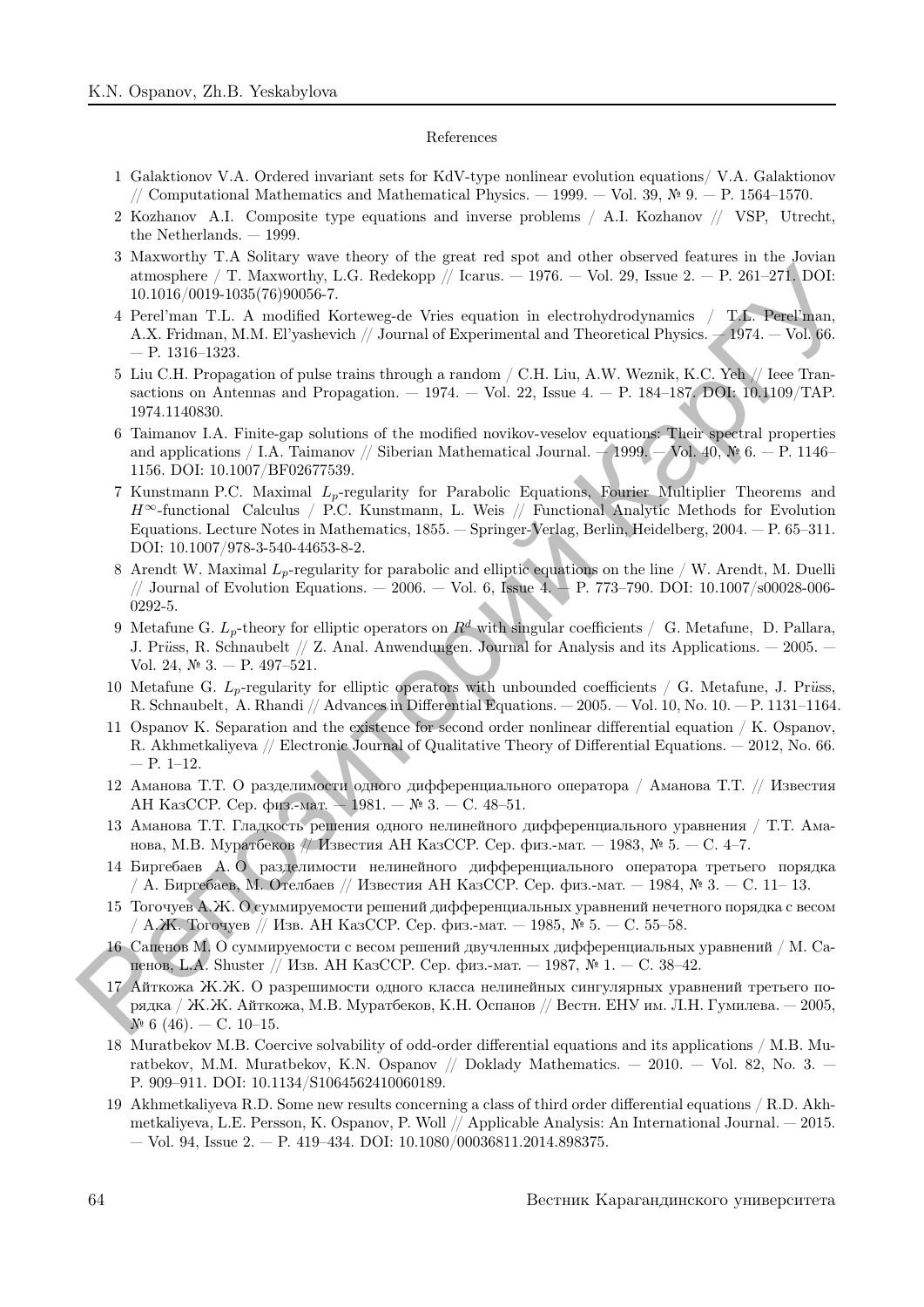- 20 Albanese A.  $L_p$ -uniqueness for elliptic operators with unbounded coefficients in  $R^N / A$ . Albanese, L. Lorenzi, E.M. Mangino // Journal of Functional Analysis. — 2009. — Vol. 256, No. 4. — P. 1238– 1257. DOI: 10.1016/j.jfa.2008.07.022.
- 21 Albanese A.A. Cores for Feller semigroups with an invariant measure / A.A. Albanese, E.M. Mangino // Journal of Differential Equations. — 2008. — Vol. 244, No. 11. — P. 2980–2982. DOI: 10.1016/j.jde.2005.09.014.
- 22 Da Prato G. On a class of self-adjoint elliptic operators in  $L_2$  spaces with respect to invariant measure / G. Da Prato, A. Lunardi // Journal of Differential Equations. — 2007. — Vol. 234, No. 1. — P. 54–79. DOI: 10.1016/j.jde.2006.11.017.
- 23 Da Prato G. Maximal  $L_p$  regularity for elliptic equations with unbounded coefficients / G. Da Prato, V. Vespri // Journal of Differential Equations. — 2002. — Vol. 49, No. 6. — P. 747–755. DOI: 10.1016/S0362- 546X(01)00133-X.
- 24 Hieber M. Global properties of generalized Ornstein–Uhlenbeck operators on  $L_p(R^N, R^N)$  with more than linearly growing coefficients / M. Hieber, L. Lorenzi, J. Pruss, A. Rhandi, R. Schnaubelt // Journal of Mathematical Analysis and Applications.  $-2009.$  – Vol. 350, No. 1. – P. 100–121. DOI: 10.1016/j.jmaa. 2008.09.011 (c). To, France A. Tomazili / Journal of Differential Equations. — 2007. — Viol. 234, No. 1, — P. 34-79.<br>
23 Da Prato G. Maximal Le, regularity for ellipsic equations with unbounded coefficients / G. **b.** Prato G. Maxima
	- 25 Lunardi A. On the Ornstein–Uhlenbeck operator in  $L_2$  spaces with respect to invariant measures / A. Lunardi // Transactions of the American Mathematical Society. — 1997. — Vol. 349, No. 1. — P. 155–169.
	- 26 Ospanov K.N. Qualitative and approximate characteristics of solutions of Beltrami-type systems / K.N. Ospanov // Complex variables and elliptic equations.  $-2015.$  -Vol. 60, Issue 7. - P. 1005-1014. DOI: 10.1080/17476933.2015.1025066.
	- 27 Ospanov K.N. On the nonlinear generalized Cauchy-Riemann system on the whole plane / K.N. Ospanov // Siberian Mathematical Journal.  $-1997.$  Vol. 38, Issue 2.  $-$  P. 314–319. DOI: 10.1007/BF02674630.
	- 28 Ospanov K. L1-maximal regularity for quasilinear second order differential equation with damped term / K. Ospanov // Electronic Journal of Qualitative Theory of Differential Equations. — 2015. — Vol. 39. — P. 1–9.
	- 29 Wu L.M. A new topological approach to the  $L^{\infty}$ -uniqueness of operators and the  $L^{1}$ -uniqueness of Fokker–Planck equations/ L.M. Wu, Y. Zhang // Journal of Functional Analysis. — 2006. — Vol. 241, No. 2. — P. 557–610. DOI: 10.1016/j.jfa.2006.04.020.
	- 30 Metafune G.  $L_p$ -spectrum of Ornstein–Uhlenbeck operators / G. Metafune // Annali della Scuola normale superiore di Pisa, Classe di scienze. —  $2001.$  — Vol. 30, No.  $1.$  — P. 97–124.
	- 31 Metafune G. Long time behavior of heat kernels of operators with unbounded drift terms / G. Metafune, E.M. Ouhabaz, D. Pallara // Journal of Mathematical Analysis and Applications. — 2011. — Vol. 377, No. 1. — P. 170–179. DOI: 10.1016/j.jmaa.2010.10.023.
	- 32 Metafune G. Spectrum of Ornstein–Uhlenbeck operators in  $L_p$  spaces with respect to invariant measures / G. Metafune, D. Pallara, E. Priola // Journal of Functional Analysis.  $-$  2002.  $-$  Vol. 196, No. 1.  $-$ P. 40–60. DOI: 10.1006/jfan.2002.3978.
	- 33 Metafune G. The domain of the Ornstein–Uhlenbeck operator on an  $L_p$ -space with invariant measure / G. Metafune, J. Pruss, A. Rhandi, R. Schnaubelt // Annali della Scuola Normale Superiore di Pisa - Classe di Scienze. — 2002. — Vol. 1, No. 2. — P. 471–485.
	- 34 Ospanov K.N. On Coercive Solvability of a Third-Order Differential Equation with Oscillating Intermediate Coefficient / K.N. Ospanov, Zh.B. Yeskabylova // AIP Conference Proceedings. — 2018. — Vol.1997. — P. 020055-1-020055-4. DOI: 10.1063/1.5049049.
	- 35 Ospanov K.N. On smoothness property of third-order differential operator / K.N. Ospanov, Zh.B. Yeskabylova // AIP Conference Proceedings. — 2017. — Vol. 1880. — P. 040009-1-040009-6. DOI: 10.1063/1.5000625.
	- 36 Оспанов К.Н. Үшiншi реттi бiр нұқсанды дифференциалдық оператордың анықталу облысын сипаттау / К.Н. Оспанов, Ж.Б. Ескабылова // Л.Н. Гумилев атындағы ЕҰУ хабаршысы, I-б. — 2017. — Т. 121, № 6. — 30–36-б.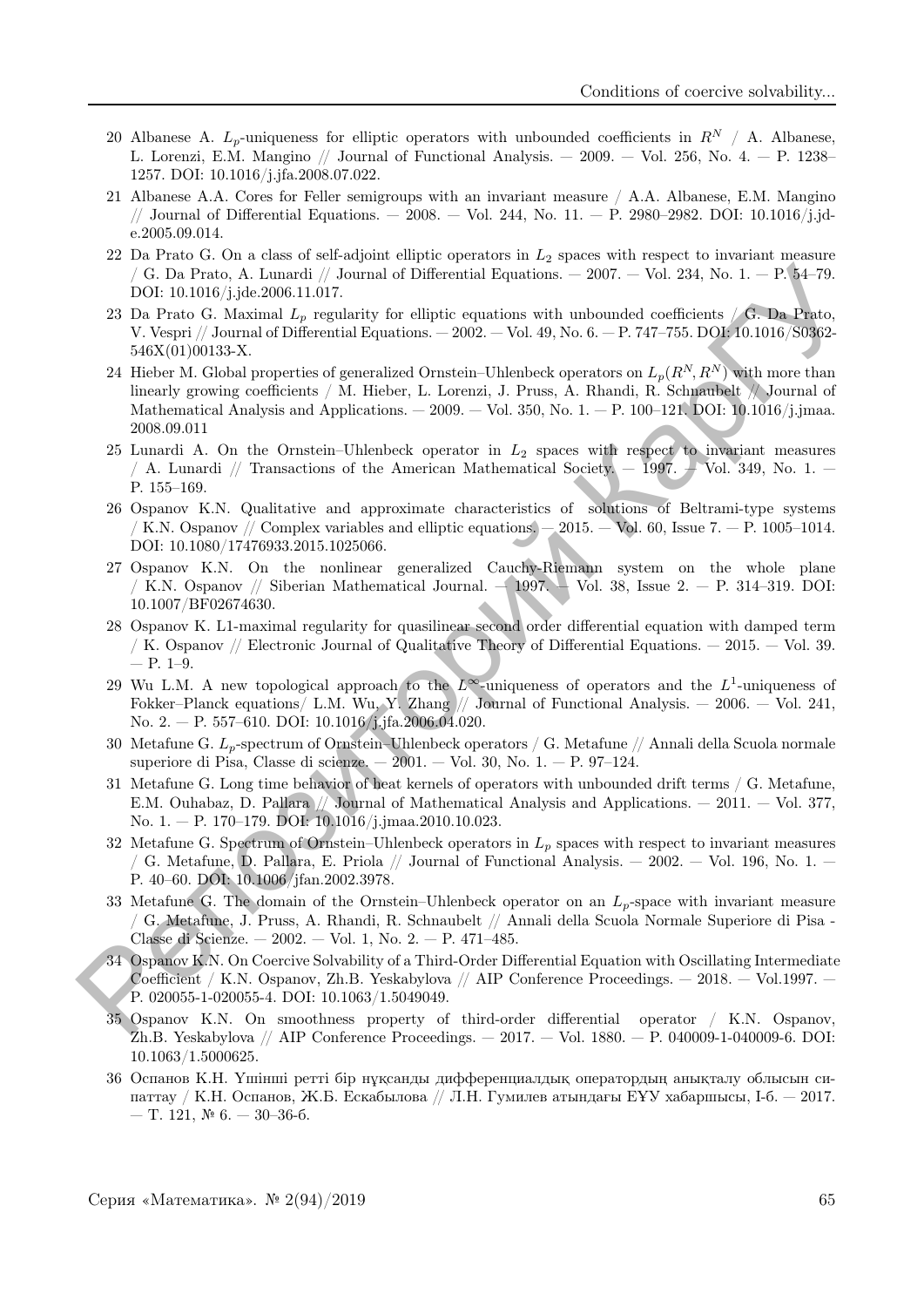- 37 Apyshev O.D. On the spectrum of a class of differential operators and some imbedding theorems / O.D. Apyshev, M. Otelbaev // Mathematics of the USSR-Izvestiya.  $-$  1980.  $-$  Vol. 15, No. 1.  $-$ P. 739–764. DOI: 10.1070/IM1980v015n01ABEH001190.
- 38 Kato T. Perturbation theory for linear operators / T. Kato. Springer, 1995.
- 39 Мынбаев К.Т. Весовые функциональные пространства и спектр дифференциальных операторов / К.Т. Мынбаев, М. Отелбаев. — М.: Наука, 1990.

### Қ.Н. Оспанов, Ж.Б. Ескабылова

# Аралық коэффициенттерi шенелмеген үшiншi реттi дифференциалдық теңдеудiң коэрцитивтi шешiлу шарттары

Мақалада келесі теңдеу қарастырылған:  $-y''' + r(x) y'' + q(x) y' + s(x) y = f(x)$ , мұндағы  $r$  және  $q$  — аралық коэффициенттер, s-қа бағынбайды. Осы теңдеудің  $f \in L_2$  (−∞, +∞) үшін коэрцитивті шешiлу шарттары келтiрiлген. Және y шешiм үшiнi келесi максималды регулярлық баға алынған:  $\|y'''\|_2 + \|ry''\|_2 + \|qy'\|_2 + \|sy\|_2 \leq C\, \|f\|_2$ ,- мұндағы  $\|\cdot\|_2 - L_2(-\infty, +\infty)$ -дегі норма. Бұл бағалау (−∞, +∞) аралығындағы үшiншi реттi квазисызықты дифференциалдық теңдеудi зерттеуде маңызды рөл атқарады. Кейбiр екiмүшелi нұқсанды дифференциалдық теңдеулер қарастырылып, олардың коэрцитивтi шешiлуi дәлелдендi. Бұл жерде М. Өтелбаев жасаған Гильберт кеңiстiгiндегi дифференциалдық оператордың бөлiктену теориясы әдiсi қолданылды. Осы көмекшi тұжырымдарды және кейбiр белгiлi Харди типтi салмақты интегралдық теңсiздiктер арқылы қажеттi нәтижеге қолжеткiзiлдi. Осыған дейiн алынған нәтижелермен салыстырғанда авторлар s потенциалы қатаң оң деп ұйғарып, нәтижелерi s = 0 жағдайы үшiн де орынды деп қорытынды жасады.

Кiлт сөздер: дифференциалдық теңдеу, шенелмеген коэффициенттер, максималды регулярлы, бөлiктену.

К.Н. Оспанов, Ж.Б. Ескабылова

# Условия коэрцитивной разрешимости дифференциального уравнения третьего порядка с неограниченными промежуточными коэффициентами

В статье рассмотрено уравнение:  $-y''' + r(x)y'' + q(x)y' + s(x)y = f(x)$ , в котором промежуточные коэффициенты  $r$  и q не зависят от s. Приведены условия коэрцитивной разрешимости этого уравнения для  $f \in L_2(-\infty, +\infty)$ . Для решения у получена следующая оценка максимальной регулярности:  $\|y'''\|_2 + \|ry''\|_2 + \|qy'\|_2 + \|sy\|_2 \leq C\left\|f\right\|_2$ , где  $\|\cdot\|_2$  — норма в  $L_2\left(-\infty, +\infty\right)$ . Эта оценка важна для изучения квазилинейного дифференциального уравнения третьего порядка в  $(-\infty, +\infty)$ . Исследованы некоторые двучленные вырожденные дифференциальные уравнения и доказаны, что они являются коэрцитивно разрешимыми. Здесь применен метод теории разделимости дифференциальных операторов в гильбертовом пространстве, разработанный М. Отелбаевым. С помощью этих вспомогательных утверждений и некоторых известных весовых интегральных неравенств типа Харди получен желаемый результат. В отличие от предварительных результатов, авторы предполагают, что потенциал *s* является строго положительным, результаты также справедливы в случае, когда  $s = 0$ . К.Н. Основно, Ж.Б. Ескобилова<br>
Аральнық коэфффициенттері иненелиметен үшінші регтті<br>
дифференциалдық теңдеутері иненелиметен үшінші регтті<br>
дифференциалдық теңдеутели<br/>и теңдеутері иненелиметен ишілу шартары<br>
миналдық

Ключевые слова: дифференциальное уравнение, неограниченные коэффициенты, максимальная регулярность, разделимость.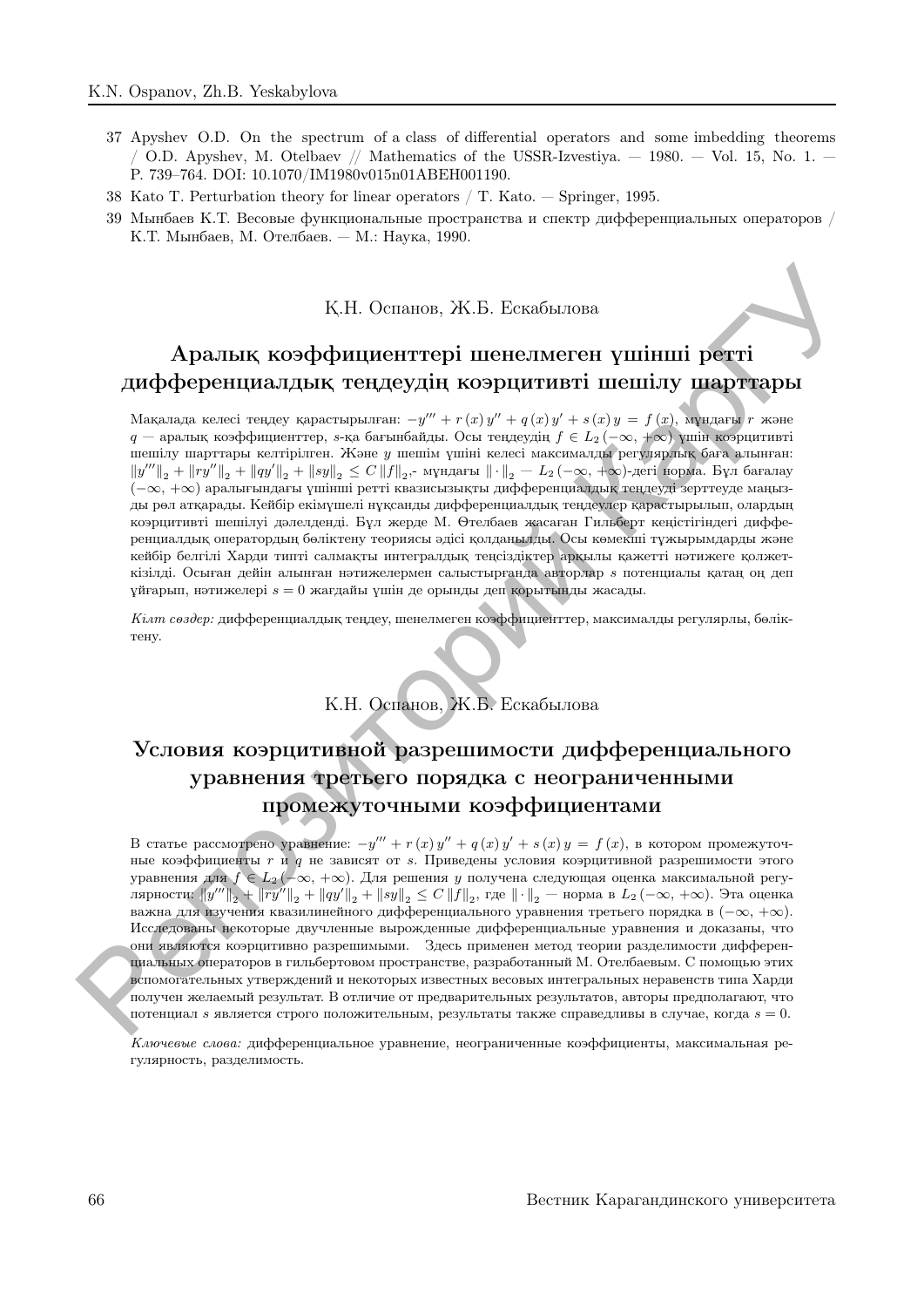#### References

- 1 Galaktionov, V.A. (1999). Ordered invariant sets for KdV-type nonlinear evolution equations. Computational Mathematics and Mathematical Physics, Vol. 39, No. 9, 1564–1570.
- 2 Kozhanov, A.I. (1999). Composite type equations and inverse problems. VSP, Utrecht, the Netherlands.
- 3 Maxworthy, T., & Redekopp, L.G. (1976). A solitary wave theory of the great red spot and other observed features in the Jovian atmosphere. Icarus, Vol. 29, Issue 2, 261–271. DOI: 10.1016/0019- 1035(76)90056-7.
- 4 Perel'man, T.L., Fridman, A.X., & El'yashevich, M.M. (1974). A modified Korteweg-de Vries equation in electrohydrodynamics. Journal of Experimental and Theoretical Physics, Vol. 66, 1316–1323.
- 5 Liu, C.H., Weznik, A.W., & Yeh, K.C. (1974). Propagation of pulse trains through a random. Iеее Transactions on Antennas and Propagation, Vol. 22, Issue 4, 184–187. DOI: 10.1109/TAP.1974.1140830.
- 6 Taimanov, I.A. (1999). Finite-gap solutions of the modified Novikov-Veselov equations: Their spectral properties and applications. Siberian Mathematical Journal, Vol. 40, 6, 1146–1156. DOI: 10.1007/BF02677539.
- 7 Kunstmann, P.C., & Weis, L. (2004). Maximal  $L_p$ -regularity for Parabolic Equations, Fourier Multiplier Theorems and  $H^{\infty}$ -functional Calculus. Functional Analytic Methods for Evolution Equations. Lecture Notes in Mathematics, 1855. Springer-Verlag, Berlin, Heidelberg, 5–311. DOI: 10.1007 /978-3-540-44653- 8-2.
- 8 Arendt, W., & Duelli, M. (2006). Maximal  $L_p$ -regularity for parabolic and elliptic equations on the line. Journal of Evolution Equations, Vol. 6, Issue 4, 773–790. DOI: 10.1007/s00028-006-0292-5.
- 9 Metafune, G., Pallara, D., Prüss, J., & Schnaubelt, R. (2005).  $\bar{L}_p$ -theory for elliptic operators on  $R^d$  with singular coefficients. Z. Anal. Anwendungen. Journal for Analysis and its Applications, Vol. 24, No. 3, 497–521.
- 10 Metafune, G., Prüss, J., Schnaubelt, R., & Rhandi, A. (2005).  $L_p$ -regularity for elliptic operators with unbounded coefficients. Advances in Differential Equations, Vol. 10, No. 10, 1131–1164.
- 11 Ospanov, K., & Akhmetkaliyeva, R. (2012). Separation and the existence for second order nonlinear differential equation. Electronic Journal of Qualitative Theory of Differential Equations, No. 66, 1–12.
- 12 Amanova, T.T. (1981). O razdelimosti odnoho differentsialnoho operatora [On the separability of a single differential operator]. Izvestiia AN KazSSR. Seriia fiziko-matematicheskaiia – News of AS of Kazakh SSR. Physics and Mathematics Series, 3, 48–51 [in Russian].
- 13 Amanova, T.T., & Muratbekov, M.B. (1983). Hladkost resheniia odnoho nelineinoho differentsialnoho uravneniia The smoothness of solution of a single nonlinear differential equation. Izvestiia AN KazSSR. Seriia fiziko-matematicheskaiia – News of AS of Kazakh SSR. Physics and Mathematics Series, 5, 4–7 [in Russian].
- 14 Birgebaev, A., & Otelbaev, M. (1984). O razdelimosti nelineinoho differentsialnoho operatora treteho poriadka [On the separability of a third-order nonlinear differential operator]. Izvestiia AN KazSSR. Seriia fiziko-matematicheskaiia – News of AS of Kazakh SSR. Physics and Mathematics Series, 3, 11–13 [in Russian].
- 15 Togochuev, A.Zh. (1985). O summiruemosti reshenii differentsialnykh uravnenii nechetnoho poriadka s vesom [On the summability of solutions of differential equations of odd order with weight]. Izvestiia AN KazSSR. Seriia fiziko-matematicheskaiia – News of AS of Kazakh SSR. Physics and Mathematics Series, 5, 55–58 [in Russian]. 1003(v8000057.<br>
The Tenderal A.N., & Ellyssberelo, M.M. (1974). A modified Korteweg-de Véres equation in detertation, T.L. Fridman, A.N., & Yel., KG. (1974). Paragoize of glasses, 166 66, 1316 1327.<br>
The C.H., Worsk, A.N
	- 16 Sapenov, M., & Shuster, L.A. (1987). O summiruemosti s vesom reshenii dvuchlennykh differentsialnykh uravnenii [On summability with the weight of solutions of two-term differential equations]. Izvestiia AN KazSSR. Seriia fiziko-matematicheskaiia – News of AS of Kazakh SSR. Physics and Mathematics Series, 1, 38–42 [in Russian].
	- 17 Aitkozha, Zh.Zh., Muratbekov, M.B., & Ospanov, K.N. (2005). O razreshimosti odnoho klassa nelineinykh sinhuliarnykh uravnenii treteho poriadka [On the solvability of a single class of third order nonlinear singular equations]. Vestnik ENU imeni L.N. Gumilyova – Bulletin of L.N. Gumilyov ENU,  $6(46)$ , 10–15 [in Russian].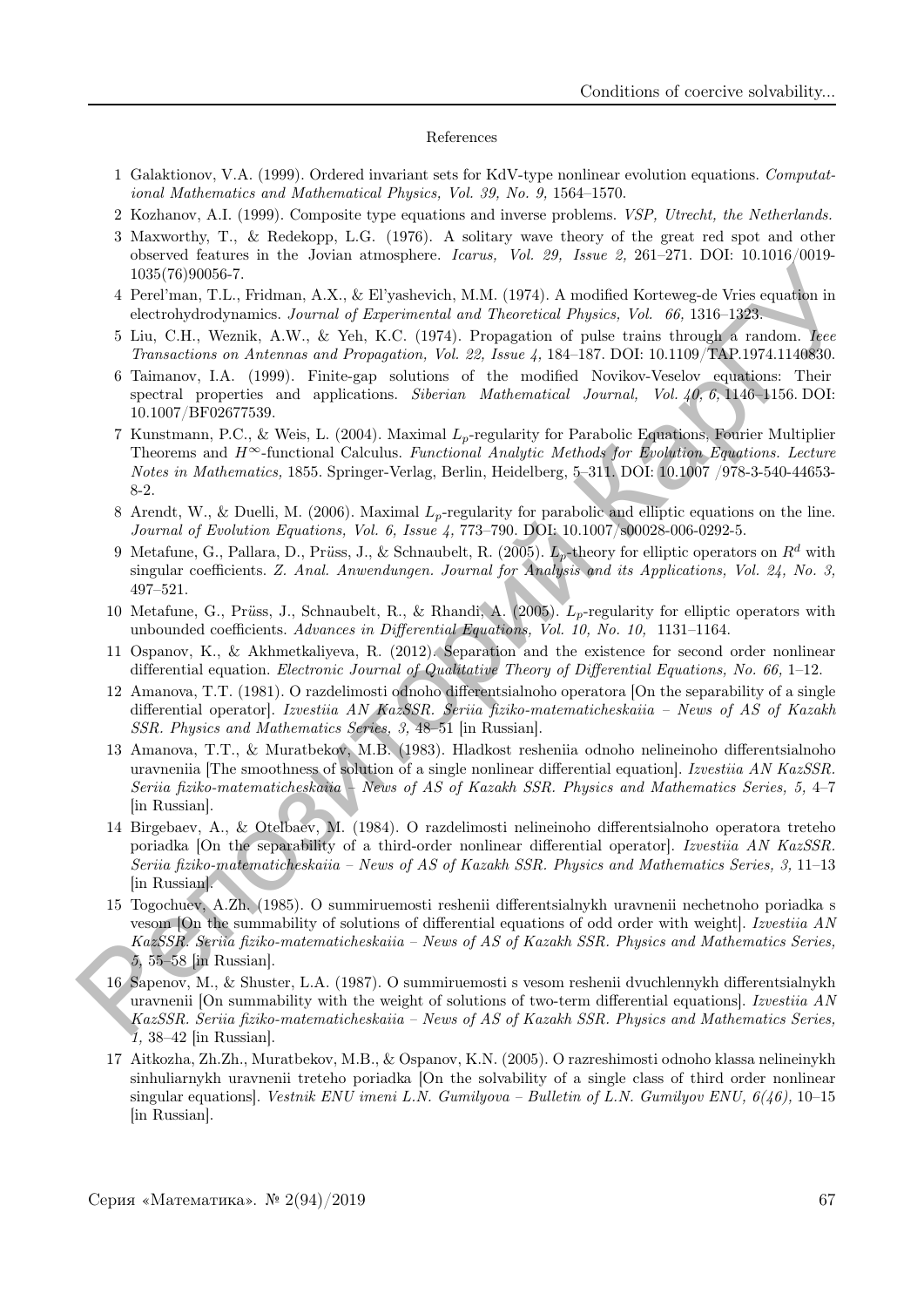- 18 Muratbekov, M.B., Muratbekov, M.M., & Ospanov, K.N. (2010). Coercive Solvability of odd-order differential equations and its applications. Doklady mathematics, Vol. 82, No. 3, 909–911. DOI: 10.1134/ S1064562410060189.
- 19 Akhmetkaliyeva, R.D., Persson, L.E., Ospanov, K., & Woll P. (2015). Some new results concerning a class of third order differential equations. Applicable Analysis: An International Journal, Vol. 94, Issue 2, 419–434. DOI: 10.1080/00036811.2014.898375.
- 20 Albanese, A., Lorenzi, L., & Mangino, E.M. (2009).  $L_p$ -uniqueness for elliptic operators with unbounded coefficients in  $R^N$ . Journal of Functional Analysis, Vol. 256, No. 4, 1238–1257. DOI: 10.1016/j.jfa.-2008.07.022.
- 21 Albanese, A.A., & Mangino, E.M. (2008). Cores for Feller semigroups with an invariant measure. Journal of Differential Equations, Vol. 244, No. 11, 2980–2982. DOI: 10.1016/j.jde.2005.09.014.
- 22 Da Prato, G., & Lunardi, A. (2007). On a class of self-adjoint elliptic operators in  $L_2$  spaces with respect to invariant measure. Journal of Differential Equations, Vol. 234, 1, 54–79. DOI: 10.1016/j.jde.2006.11.017.
- 23 Da Prato, G., & Vespri, V. (2002). Maximal  $L_p$ -regularity for elliptic equations with unbounded coefficients. Journal of Differential Equations, Vol. 49, No. 6, 747–755. DOI:  $10.1016/S0362-546X(01)$ 00133-X. de localitation in R<sup>is</sup>. Journal of Fonctional Analysis, Vol. 268, Vol. 4, 328–1237. DOI: 10.106, 146-224. 21 Altanes, A.A. & Manging (19. 21 Altanes, A.A. A. 226–1237. DOI: 10.007. Hyperchale Feature and the matrix of t
	- 24 Hieber, M., Lorenzi, L., Pruss, J., Rhandi, A., & Schnaubelt, R. (2009). Global properties of generalized Ornstein–Uhlenbeck operators on  $L_p(R^N, R^N)$  with more than linearly growing coefficients. Journal of Mathematical Analysis and Applications, Vol. 350, No. 1, 100–121. DOI: 10.1016/j.jmaa.2008.09.011.
	- 25 Lunardi, A. (1997). On the Ornstein–Uhlenbeck operator in  $L_2$  spaces with respect to invariant measures. Transactions of the American Mathematical Society, Vol. 349, No. 1, 155–169.
	- 26 Ospanov, K.N. (2015). Qualitative and approximate characteristics of solutions of Beltrami-type systems. Complex variables and elliptic equations, Vol. 60, Issue 7, 1005–1014. DOI: 10.1080/ 17476933.2015.1025066.
	- 27 Ospanov, K.N. (1997). On the nonlinear generalized Cauchy-Riemann system on the whole plane. Siberian Mathematical Journal, Vol. 38, Issue 2, 314–319. DOI: 10.1007/BF02674630.
	- 28 Ospanov, K. (2015). L1-maximal regularity for quasilinear second order differential equation with damped term. Electronic Journal of Qualitative Theory of Differential Equations, Vol. 39, 1–9.
	- 29 Wu, L.M., & Zhang, Y. (2006). A new topological approach to the  $L^{\infty}$ -uniqueness of operators and the  $L^1$ -uniqueness of Fokker–Planck equations. Journal of Functional Analysis, Vol. 241, No. 2, 557–610. DOI: 10.1016/j.jfa.2006.04.020.
	- 30 Metafune, G. (2001).  $L_p$ -spectrum of Ornstein–Uhlenbeck operators. Annali della Scuola normale superiore di Pisa, Classe di scienze, Vol. 30, No. 1, 97–124.
	- 31 Metafune, G., Ouhabaz, E.M., & Pallara, D. (2011). Long time behavior of heat kernels of operators with unbounded drift terms. Journal of Mathematical Analysis and Applications, Vol. 377, No. 1, 170–179. DOI: 10.1016/j.jmaa.2010.10.023.
	- 32 Metafune, G., Metafune, G., Pallara, D., & Priola, E. (2002). Spectrum of Ornstein–Uhlenbeck operators in  $L_p$  spaces with respect to invariant measures. Journal of Functional Analysis, Vol. 196, No. 1, 40–60. DOI: 10.1006/jfan.2002.3978.
	- 33 Metafune, G., Pruss, J., Rhandi, A., & Schnaubelt, R. (2002). The domain of the Ornstein–Uhlenbeck operator on an  $L_p$ -space with invariant measure. Annali della Scuola Normale Superiore di Pisa - Classe di Scienze, Vol. 1, No. 2, 471–485.
	- 34 Ospanov, K.N., & Yeskabylova, Zh.B. (2018). On Coercive Solvability of a Third-Order Differential Equation with Oscillating Intermediate Coefficient. AIP Conference Proceedings, Vol. 1997, 020055-1-020055-4. DOI: 10.1063/1.5049049.
	- 35 Ospanov, K.N., & Yeskabylova, Zh.B. (2017). On smoothness property of third-order differential operator. AIP Conference Proceedings, Vol. 1880, 040009-1-040009-6. DOI: 10.1063/1.5000625.
	- 36 Ospanov, K.N., & Yeskabylova, Zh.B. (2017). Ushinshi retti bir nuksandy differencialdyk operatordyn anyktalu oblysyn sipattau [Description of the domain of definition of a third order degenerate differential operator]. Vestnik ENU imeni L.N. Gumileva – Bulletin of L.N. Gumilyov ENU, Vol. 121, No. 6, 30–36 [in Kazakh].